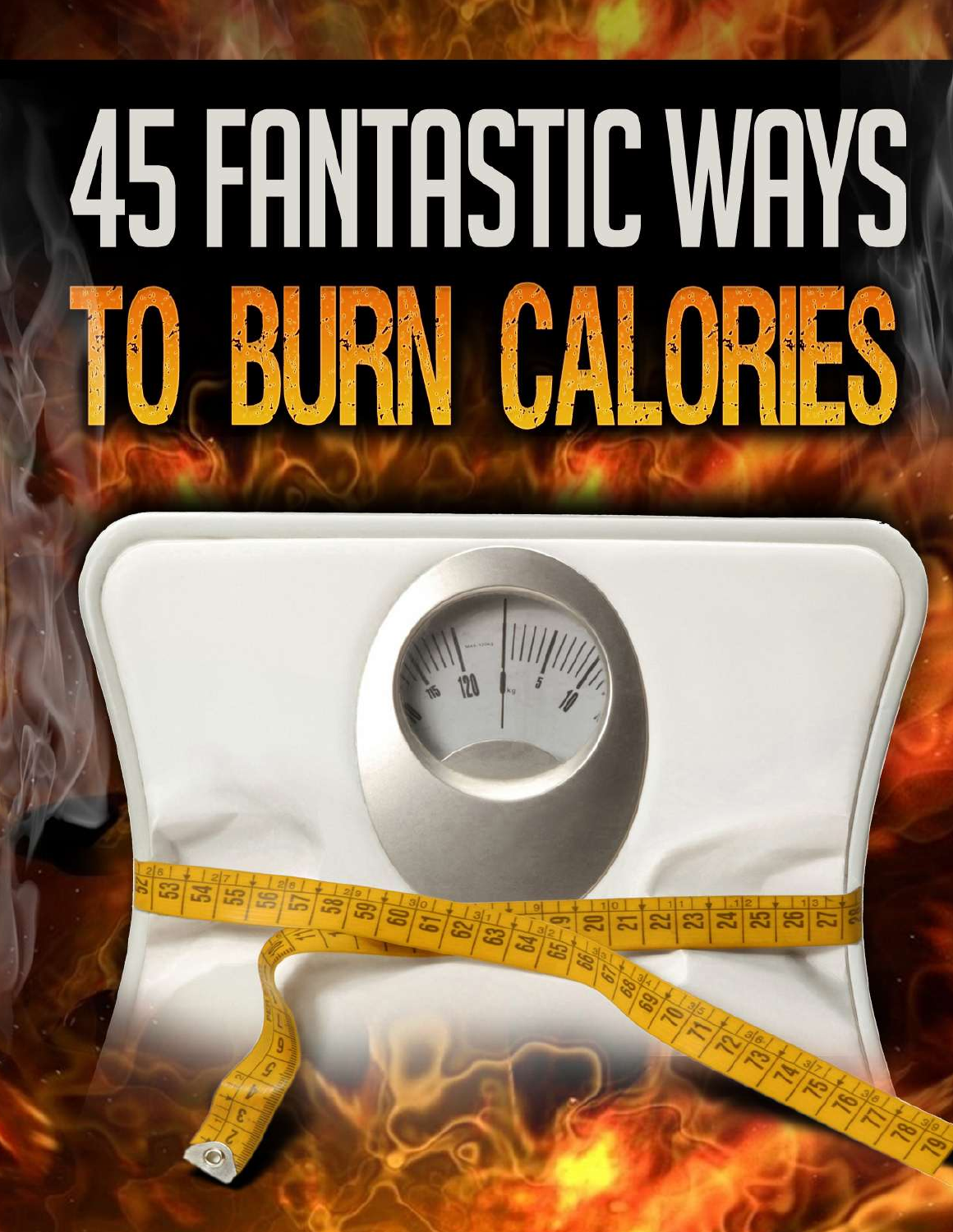#### **Content**

| Tip 3: What You Can Do with Water to Suppress Your Appetite  8                                                            |        |
|---------------------------------------------------------------------------------------------------------------------------|--------|
|                                                                                                                           |        |
|                                                                                                                           |        |
|                                                                                                                           |        |
|                                                                                                                           |        |
|                                                                                                                           |        |
|                                                                                                                           |        |
|                                                                                                                           |        |
|                                                                                                                           |        |
|                                                                                                                           |        |
|                                                                                                                           |        |
|                                                                                                                           |        |
|                                                                                                                           |        |
|                                                                                                                           |        |
| Tip 17: Savor Desserts Under 200 Calories Each                                                                            | 15     |
|                                                                                                                           |        |
|                                                                                                                           |        |
|                                                                                                                           |        |
|                                                                                                                           |        |
|                                                                                                                           |        |
| Learn how you can burn fat while eating your favorite foods:<br>http://www.bestfatburningworkout4you.com/go/fatlossfactor | Page 2 |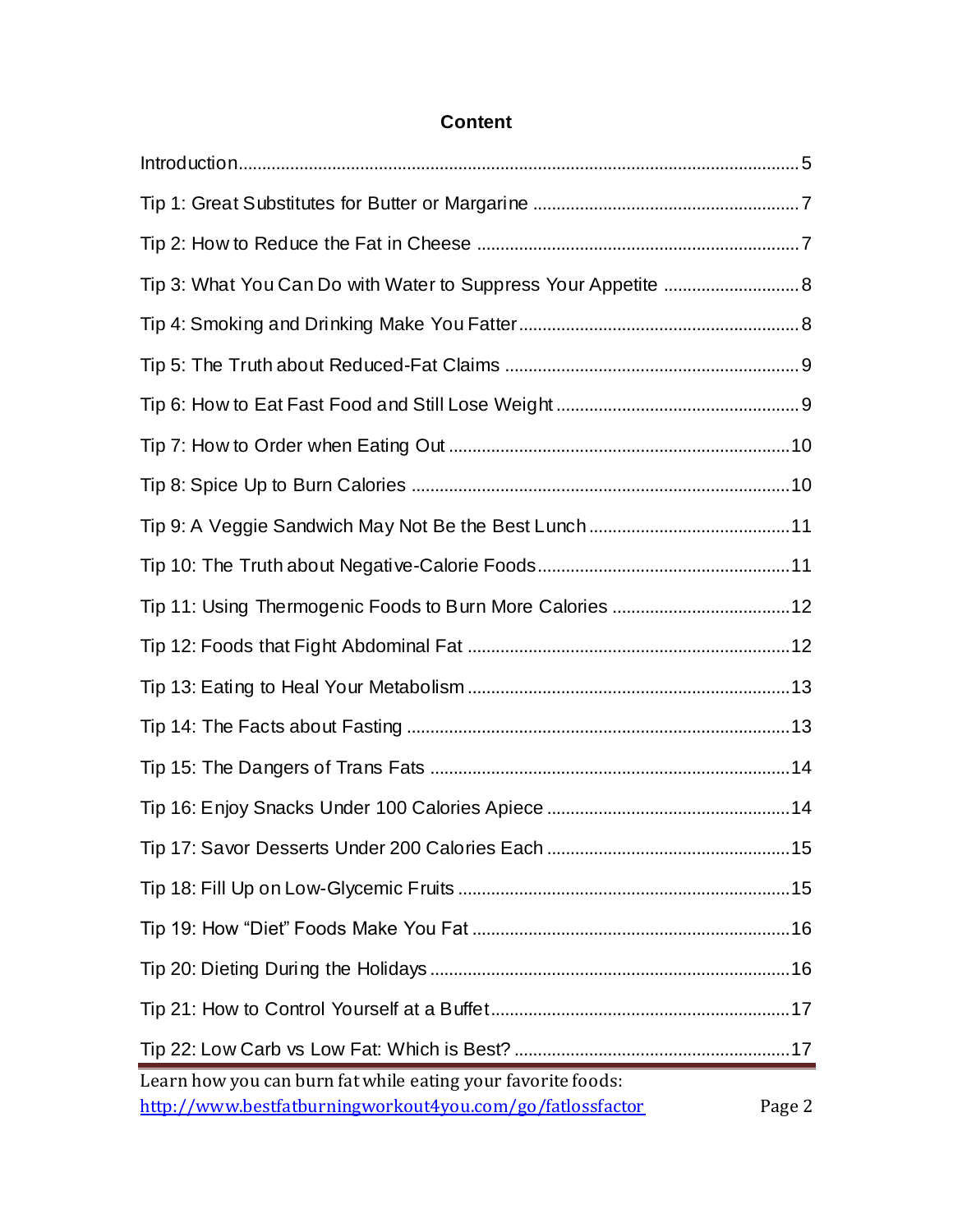| Learn how you can burn fat while eating your favorite foods:<br>http://www.bestfatburningworkout4you.com/go/fatlossfactor | Page 3 |
|---------------------------------------------------------------------------------------------------------------------------|--------|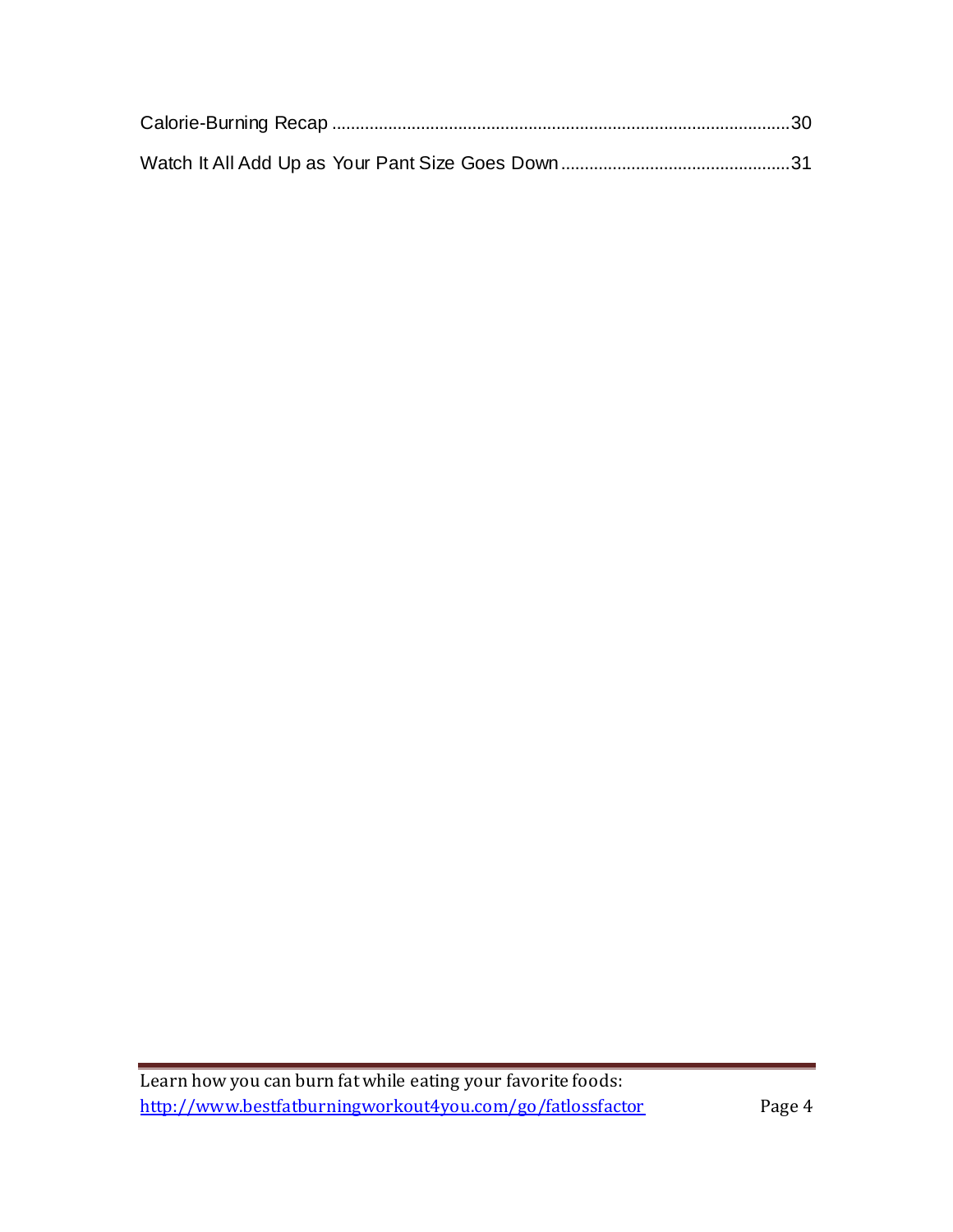#### **Introduction**

<span id="page-4-0"></span>How would you like to burn calories all day long, even when you're resting?

Science dictates how our bodies burn calories, but there is an art to burning the most calories possible. Therefore, calorie-burning is both an art and a science. By combining known science with a few tricks, you can give your own metabolism a real boost!

This e-book will teach you how to:

- Get fit and burn calories while you work at your desk
- Reduce the calories in cheese and other favorite foods
- Lose pounds even if you have a baby to look after
- Burn the most calories possible by supercharging your workouts
- Use food to heal a sluggish metabolism
- Sip your way to a leaner body
- Face buffets and holiday meals without fear

This helpful guide will show you how to burn maximum calories while you move, sit, and even while you sleep! Yes, you can burn calories all around the clock by using the tips presented below.

This e-book recommends specific exercises and dietary supplements to rev up your fat-burning metabolism. While these exercises and supplements are presumed safe, they can pose serious threats to someone with a health condition. Always seek a doctor's advice before starting a new diet or exercise routine.

Are you ready to feel the burn? Let's get started!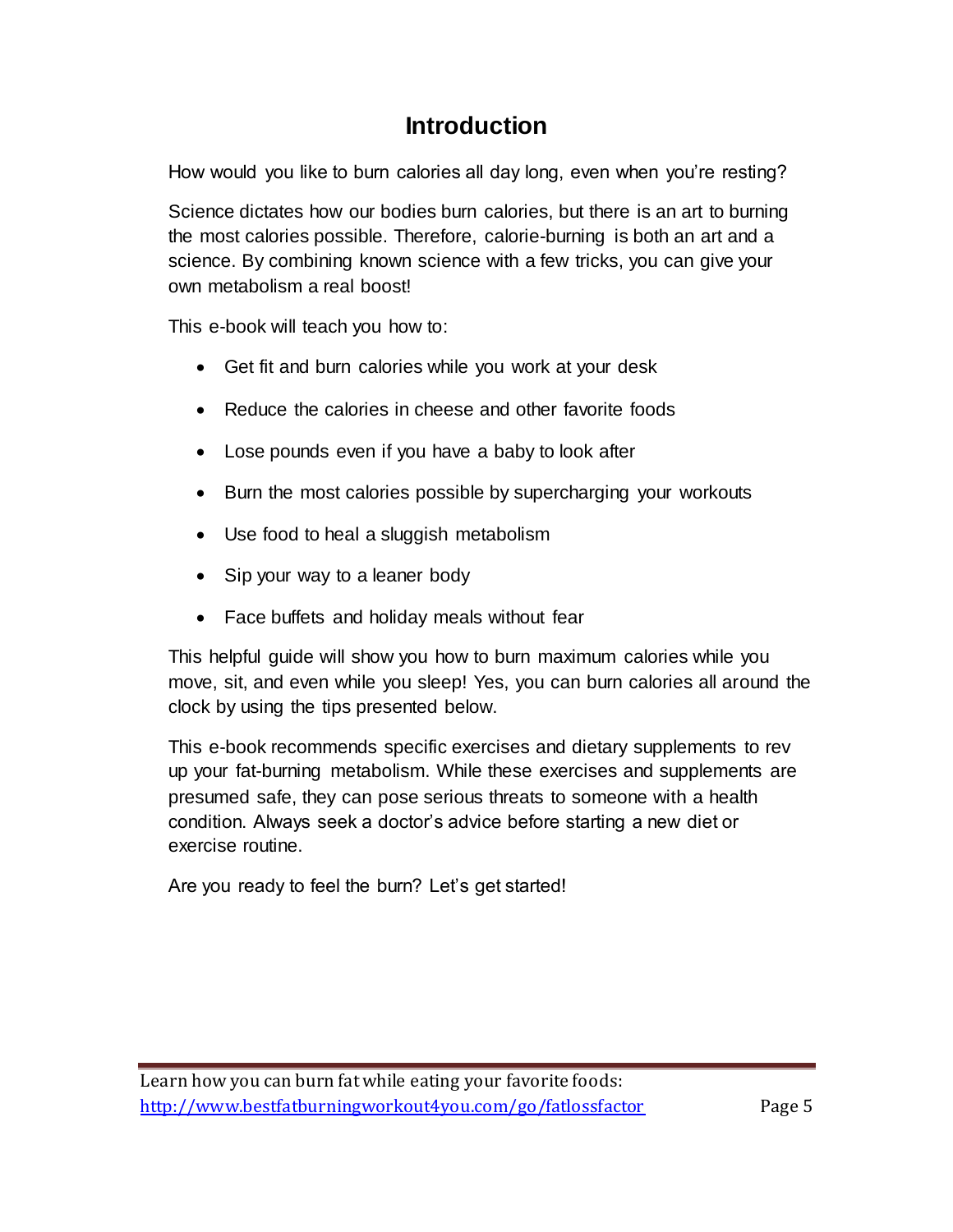#### **Important Video: How to eat what you love and burn calories**

Discover how it's possible to still eat your favorite foods AND burn more calories at the same time. This video shows why those who still eat the foods they love (in a healthy manner) are far more likely to succeed with their weight-loss goals.

Learn more now:

#### **[http://www.bestfatburningworkout4you.com/go/fatlossfa](http://www.bestfatburningworkout4you.com/go/fatlossfactor) [ctor](http://www.bestfatburningworkout4you.com/go/fatlossfactor)**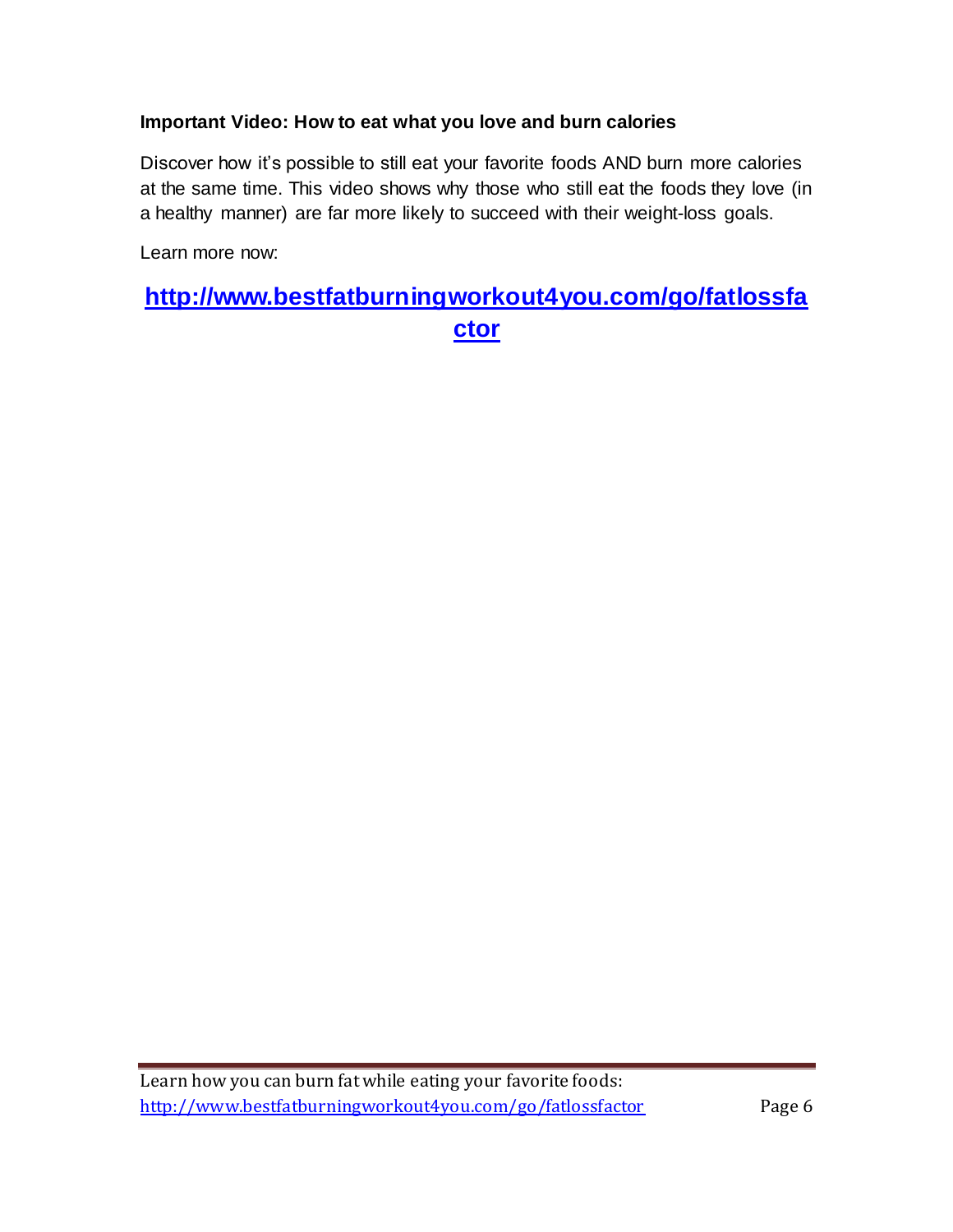#### **Tip 1: Great Substitutes for Butter or Margarine**

<span id="page-6-0"></span>Butter and margarine have developed an unhealthy reputation due to their saturated fat and/or trans fat content. Luckily, there are several alternatives that are friendlier to your heart.

Olive oil is a great savory substitute. Buy a flavored olive oil (like roasted garlic or red pepper), pour it into a sealable tub, and refrigerate it overnight. The next day it will have a margarine-like consistency and will spread easily on bread.

Vegan spreads like hummus (made from chickpeas) and tahini (sesame seed paste) are delicious substitutes and can be found in most grocery and health food stores.

<span id="page-6-1"></span>You can also replace butter or margarine in recipes by using olive oil for savory dishes. Applesauce, mashed bananas or fruit purees can replace butter in sweet treats.

#### **Tip 2: How to Reduce the Fat in Cheese**

Cheese is delicious, but many people avoid it because of its relatively high fat and calorie content. Cheese contains saturated fat, which can harm your heart and arteries if you eat too much of it.

You can reduce the amount of fat in your cheese by selecting products that are made from skim, 1% or 2% milk. These cheeses provide all the flavor with a fraction of the fat.

If you'd rather have full-fat cheese in a recipe, try heating it up in the microwave and then draining off the oil. The oil is liquefied fat, and getting rid of some or all of it will reduce the fat content in the cheese.

Finally, if you have the time and inclination, you can make your own low-fat cheese at home. It's a time-consuming task, though, so do a little research to see if cheese-making is something you'd like to try.

Learn how you can burn fat while eating your favorite foods: <http://www.bestfatburningworkout4you.com/go/fatlossfactor> Page 7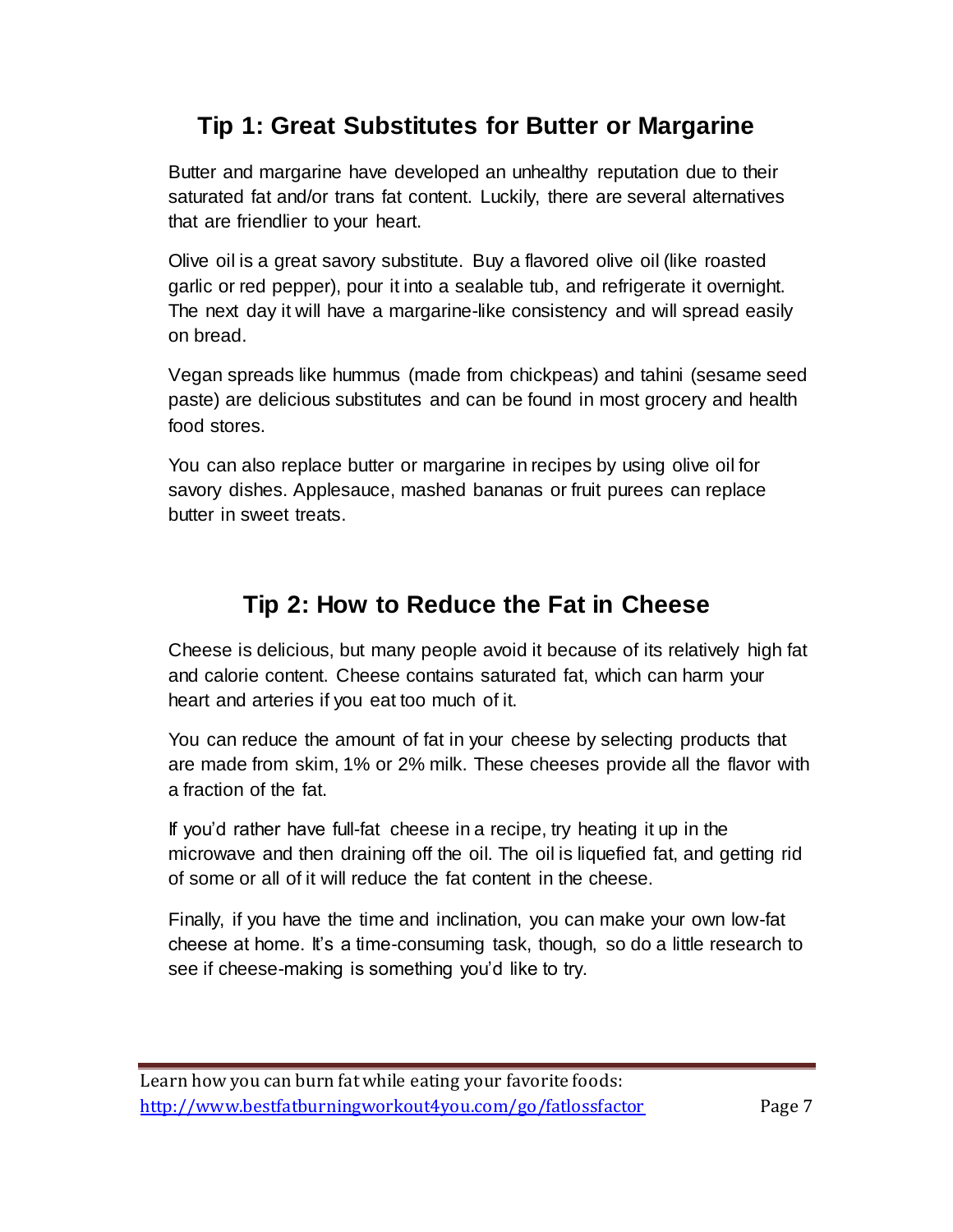# <span id="page-7-0"></span>**Tip 3: What You Can Do with Water to Suppress Your Appetite**

Water is the absolute best fluid to hydrate the human body. It helps our organs function better, keeps our joints supple, and can even aid you in your weight-loss efforts.

Here's a good water trick to suppress your appetite: Drink a glass of water before every meal. The fluid will help your stomach feel fuller faster. Water can also take the edge off of your hunger since thirst is often mistaken for hunger.

You can also keep a glass of water nearby during your meal. Take a couple of bites of food, and then put your fork down to drink a couple of swallows of the water. You'll be satisfied more quickly, and the extra fluid will help your body digest the food more efficiently.

# <span id="page-7-1"></span>**Tip 4: Smoking and Drinking Make You Fatter**

A lot of people smoke because they think it curbs their appetite. While this might be a temporary side effect, nicotine actually acts as a stimulant. Instead of relaxing you, it puts more stress on your body. This triggers the release of the stress hormone cortisol.

The presence of cortisol encourages your body to store fat around the midsection, a particularly unhealthy place for extra pounds to accumulate.

Likewise, drinking alcoholic beverages can contribute to fat storage. The sugar in alcohol causes your body to release insulin, rapidly dropping your blood glucose level and making you hungrier. Over time, insulin resistance can occur.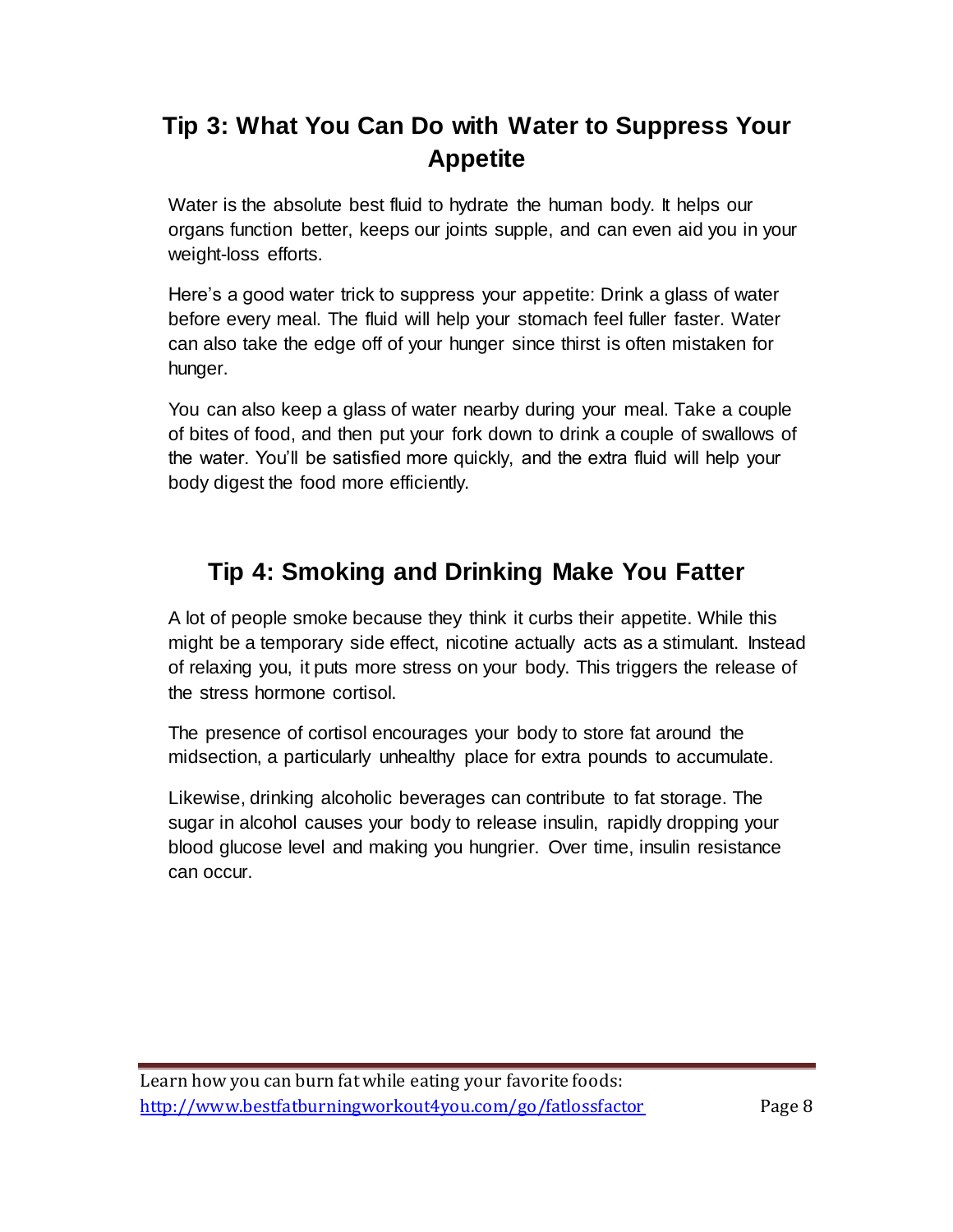# **Tip 5: The Truth about Reduced-Fat Claims**

<span id="page-8-0"></span>You might think that reduced-fat foods are an excellent choice for dieters, but think again! Sometimes it's better to go with the full-fat versions of your favorite foods.

Why? Because when you remove fat from a food, you remove a lot of its flavor. To replace that flavor, food manufacturers add quite a bit of sugar. Just check the nutrition label on low-fat foods, and you might be surprised by how high the carb count is. The high number typically comes from the added sugar.

To qualify for a reduced-fat label, a product must contain 25% less fat than the original. That's not a lot. It makes more sense for your diet to stick with the original and forego the extra sugar.

#### <span id="page-8-1"></span>**Tip 6: How to Eat Fast Food and Still Lose Weight**

Fast food is a big no-no for many dieters. Most of it contains too much fat, sugar, sodium and artificial flavor enhancers to be remotely healthy. Plus, the serving sizes can be ridiculously large.

But there are healthy ways to indulge in fast food on occasion. Instead of fried sandwiches, look for grilled options packed with lettuce, tomatoes and low-fat condiments.

It's also a good idea to order off of the kids' menu. Not only are the portions smaller, but you'll often find healthier side options – such as fruit, yogurt, and 2% milk – compared to those offered with regular meals.

Never super-size anything, and always avoid sugary sodas. You'll be better off sipping water or unsweetened tea. Diets sodas are okay in moderation, but huge cups contain too much artificial sweetener, which can lead to hunger and cravings.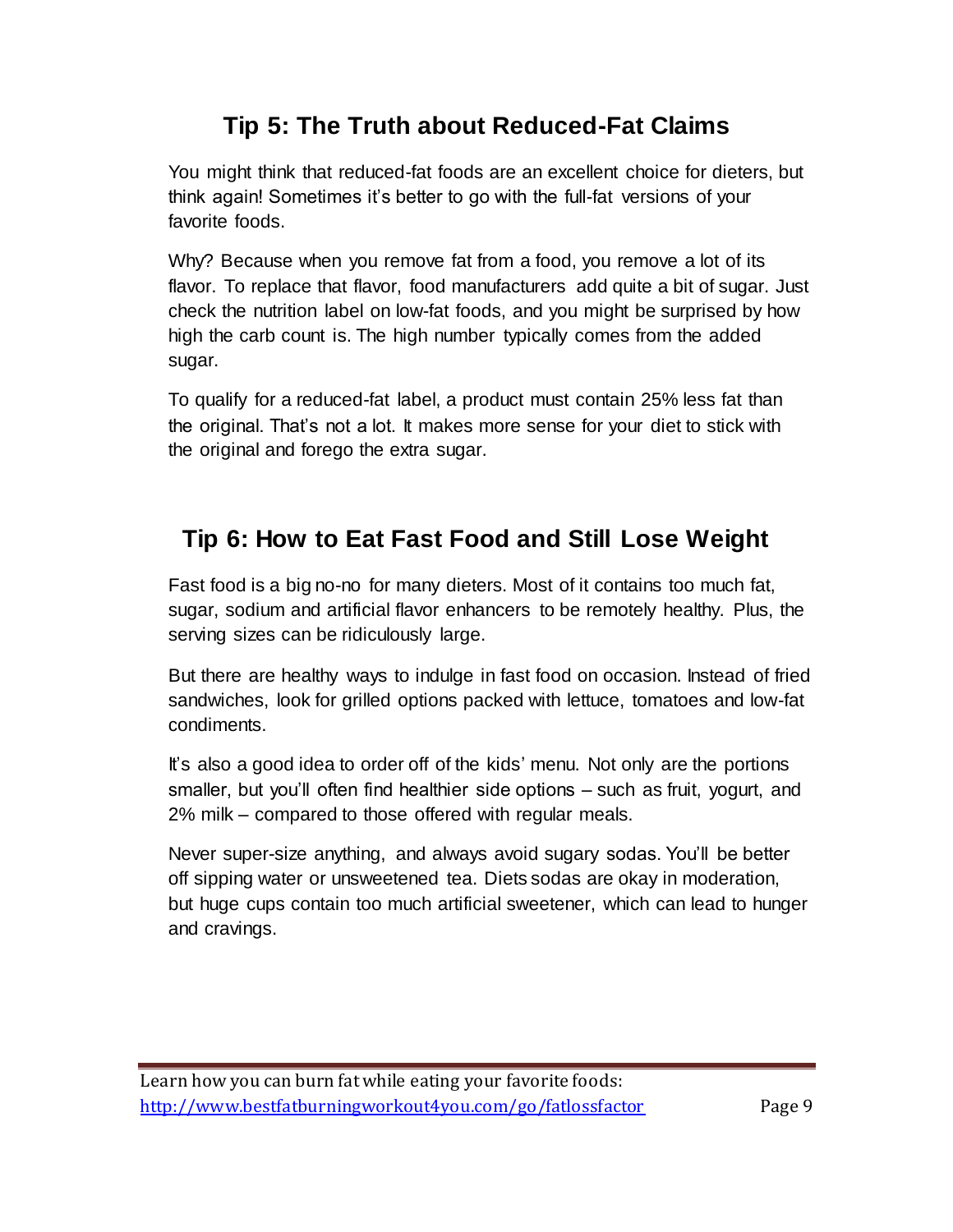#### **Tip 7: How to Order when Eating Out**

<span id="page-9-0"></span>You don't need to give up your favorite restaurants just because you're on a diet. All you have to do is learn how to dine out the smart way.

First, skip the bread basket. It's far too easy to overindulge, and bread is dense in carbs and calories. Second, look for entrées that feature grilled fish or chicken and have steamed vegetables on the side.

Avoid sauces made from butter or cream, and ignore the deep-fried foods altogether. Such splurges are fine for special occasions, but if you eat them more than once a week, you might stall your weight loss.

<span id="page-9-1"></span>Finally, be aware that most restaurant portion sizes are out of control. You can fight this by splitting an entrée, ordering an appetizer instead of an entrée, or boxing up half of your meal before you dig in.

# **Tip 8: Spice Up to Burn Calories**

You may have heard that spicy foods can help you lose weight. While the science behind this is shaky, there is plenty of anecdotal evidence to suggest that this is the case.

Spicy foods can slash your cravings by overpowering your taste buds. The fiery flavor causes you to eat less than you normally would.

Certain spices are thought to have a thermogenic effect, which means they speed up the rate at which your body converts calories into energy. Chili peppers in particular are believed to boost your metabolism by as much 50% for a couple of hours.

The faster your metabolism, the more calories you burn – and the faster you lose weight!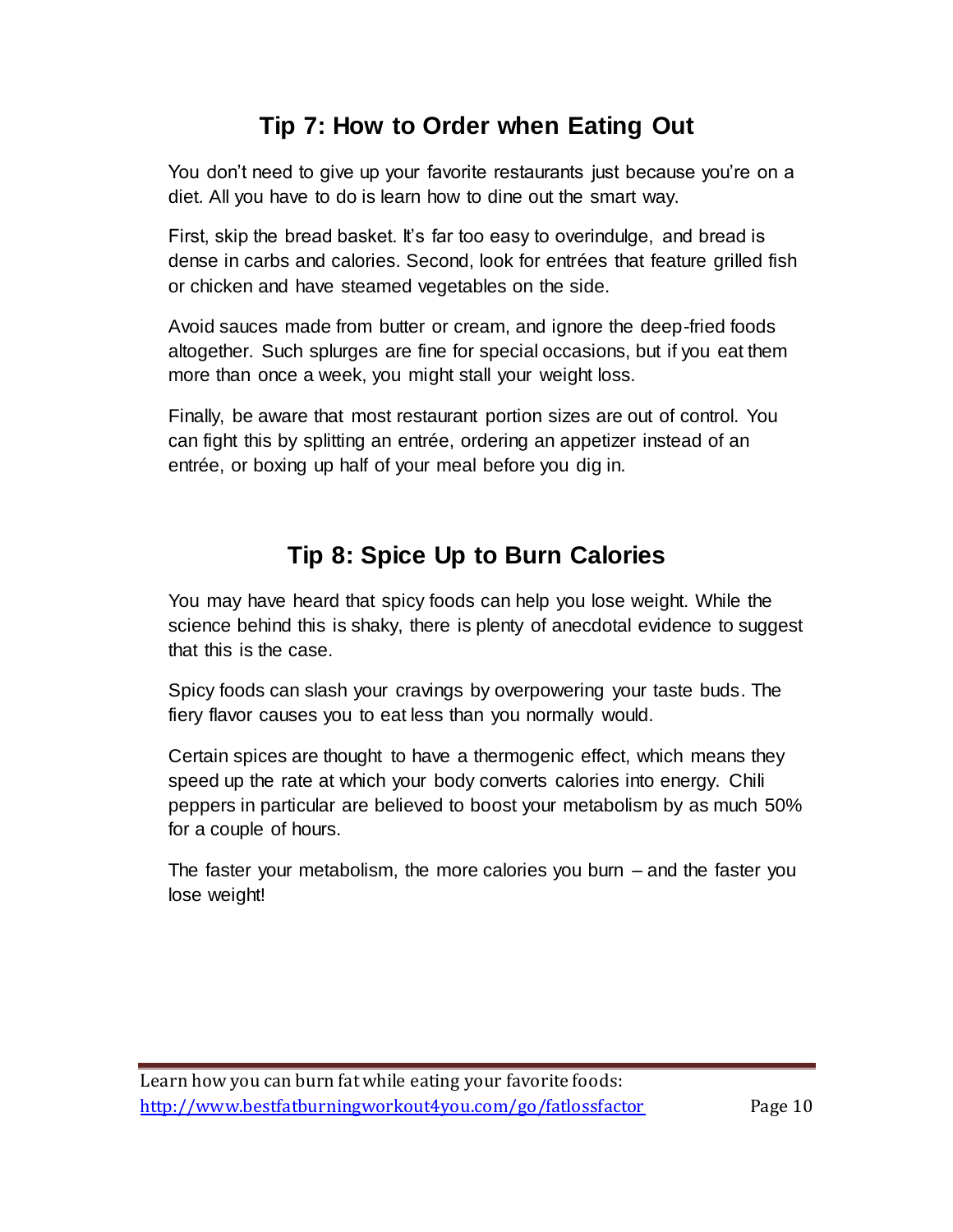#### <span id="page-10-0"></span>**Tip 9: A Veggie Sandwich May Not Be the Best Lunch**

Vegetables are nutrient-dense and low in calories, making them a dieter's best friend. They also make fine sandwich toppings, but you might want to add a little protein to keep your hunger under control.

If you eat a sandwich made from bread and vegetables, you're getting quite a lot of carbohydrates. While the veggies (and possibly the bread) contain some fiber, the sandwich probably won't satisfy your hunger for very long.

That's because the sandwich contains no protein or fat. Protein is important for nourishing your muscles and helping your body burn carbs at a slower rate, keeping your blood sugar stable. Fats do the same thing, and they help you feel fuller longer.

<span id="page-10-1"></span>If you still want a 100% veggie sandwich, add some heart-healthy fats like avocado slices, 2% cheese slices, or olive oil to keep you satisfied.

#### **Tip 10: The Truth about Negative-Calorie Foods**

Are there actually foods that contain negative calories? That depends on how you define it. While all foods contain a positive number of calories, many dieters like to fill up on foods that are high in fiber and low in calories and call them negative-calorie foods.

The reasoning is that it takes more calories to digest these foods than the foods actually contain, leading to a net loss of calories. Dieters also favor foods that are rumored to speed up the metabolism, like chili peppers.

So what are some examples of negative-calorie foods? Celery, oranges, tangerines, lettuce, cucumbers, strawberries and carrots are some of the most popular. Look for fruits and vegetables that contain few calories and plenty of water or fiber. These foods will fill you up and leave you with a small calorie deficit.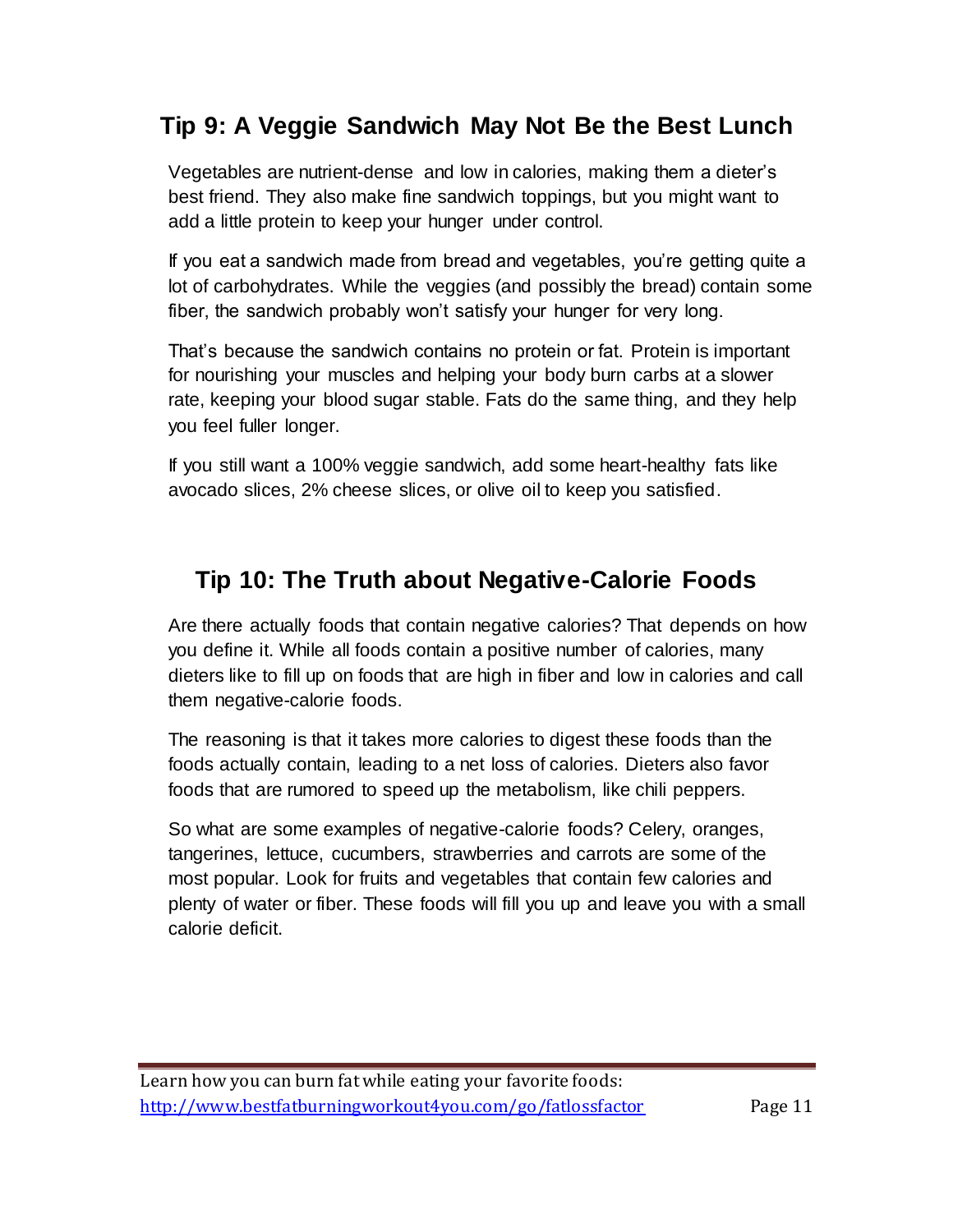# <span id="page-11-0"></span>**Tip 11: Using Thermogenic Foods to Burn More Calories**

Thermogenesis is the process of burning stored fat for fuel. Thermogenic foods and supplements speed up the body's metabolism, making it burn fat faster.

It's important to note that thermogenic supplements lose their effectiveness over time. These products are usually made from ephedra-like chemicals and herbs, plus caffeine and other stimulants. They can even be dangerous if you take too many, or take them for long periods of time.

Thermogenic foods, on the other hand, have a more subtle effect. But you can eat them indefinitely without doing harm to your nervous system. Enjoy some metabolism-boosting servings of citrus fruit, spicy peppers and green tea. Just a few servings a day can make your body burn more calories and make you lose weight faster!

# **Tip 12: Foods that Fight Abdominal Fat**

<span id="page-11-1"></span>Belly fat is the most dangerous kind of fat you can have. It has been linked to many diseases, including heart disease, diabetes and cancer. Doctors aren't sure why abdominal fat poses so many health risks, but there's no doubt that it does.

You can reduce your abdominal fat by eating several portions of fat-fighting foods throughout the day. Eat lean proteins, unsaturated fats, and fibrous fruits and veggies. Nuts are a great snack as they contain many nutrients. Low-fat dairy products are high in calcium, another belly-busting mineral.

Too many carbs can lead to bloating and even insulin resistance over time, but you need fruits, vegetables and whole grains to stay healthy. Just limit the amount of carbs you get from sugar and refined flour, and your abdominal fat will diminish.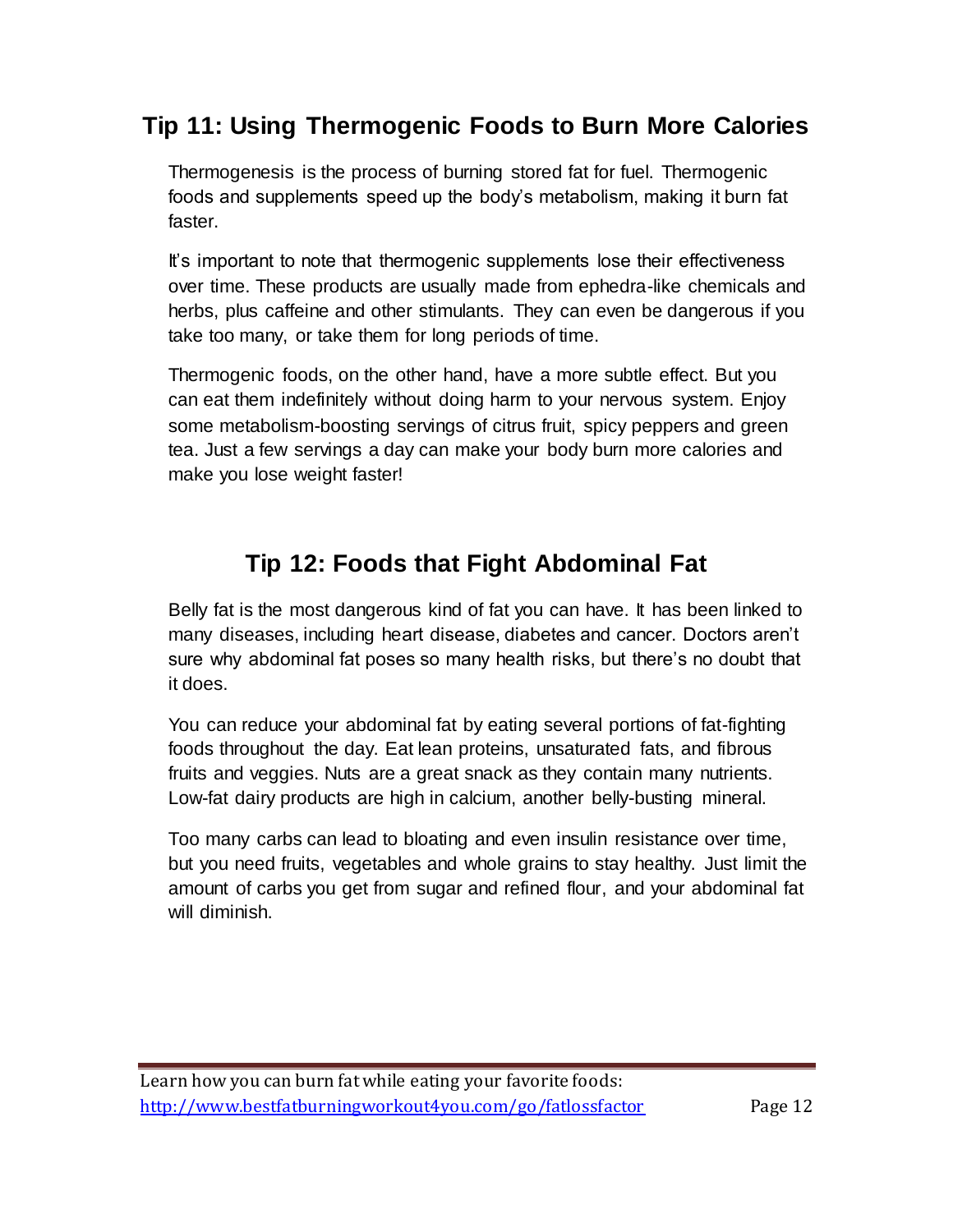#### **Tip 13: Eating to Heal Your Metabolism**

<span id="page-12-0"></span>Have you spent years trying one diet after another? Have you lost weight – and regained it – more times than you can count? Do you find it nearly impossible to lose weight, even when you drastically reduce your calories? If so, your metabolism might be sluggish due to chronic dieting.

Luckily, the way you eat can actually heal your metabolism. Instead of eating three large meals a day, as many of us were taught to do, you can kick your metabolism into high gear by eating 6 small meals throughout the day. Eat at or just below the recommended caloric intake for someone of your weight. You might see a small initial weight gain when you start to eat this way, but soon the pounds will begin to vanish.

Be sure to drink plenty of water, too. It will keep your kidneys from becoming overburdened and prevent them from calling on your liver for backup. When the liver has to act as a secondary filtration system, it isn't doing its primary job of metabolizing fat – and the pounds will pile on as a result.

#### **Tip 14: The Facts about Fasting**

<span id="page-12-1"></span>People fast for various reasons. While fasting has been a persistent approach to weight loss for countless years, the fact is that any rapid weight loss that comes from fasting is only temporary.

A lot of the initial weight loss comes from a reduction in food intake. We get quite a bit of our fluids from food, so when we don't eat, we lose water weight. Losing water is not the same as losing fat, and the water weight you lose during a fast will come back when you start eating again.

As it turns out, fasting isn't even necessary. Some people claim that it helps to give the body a break every now and then, but as long as the body is in good health, it is amazingly efficient.

If you decide to go on a fast, try doing a raw or whole food fast. This involves giving up fast food, processed foods and even cooked foods for several days at a time. You will get plenty of nutrition without the chemical additives. Drink plenty of clean, pure water during your fast, and you will feel better in no time!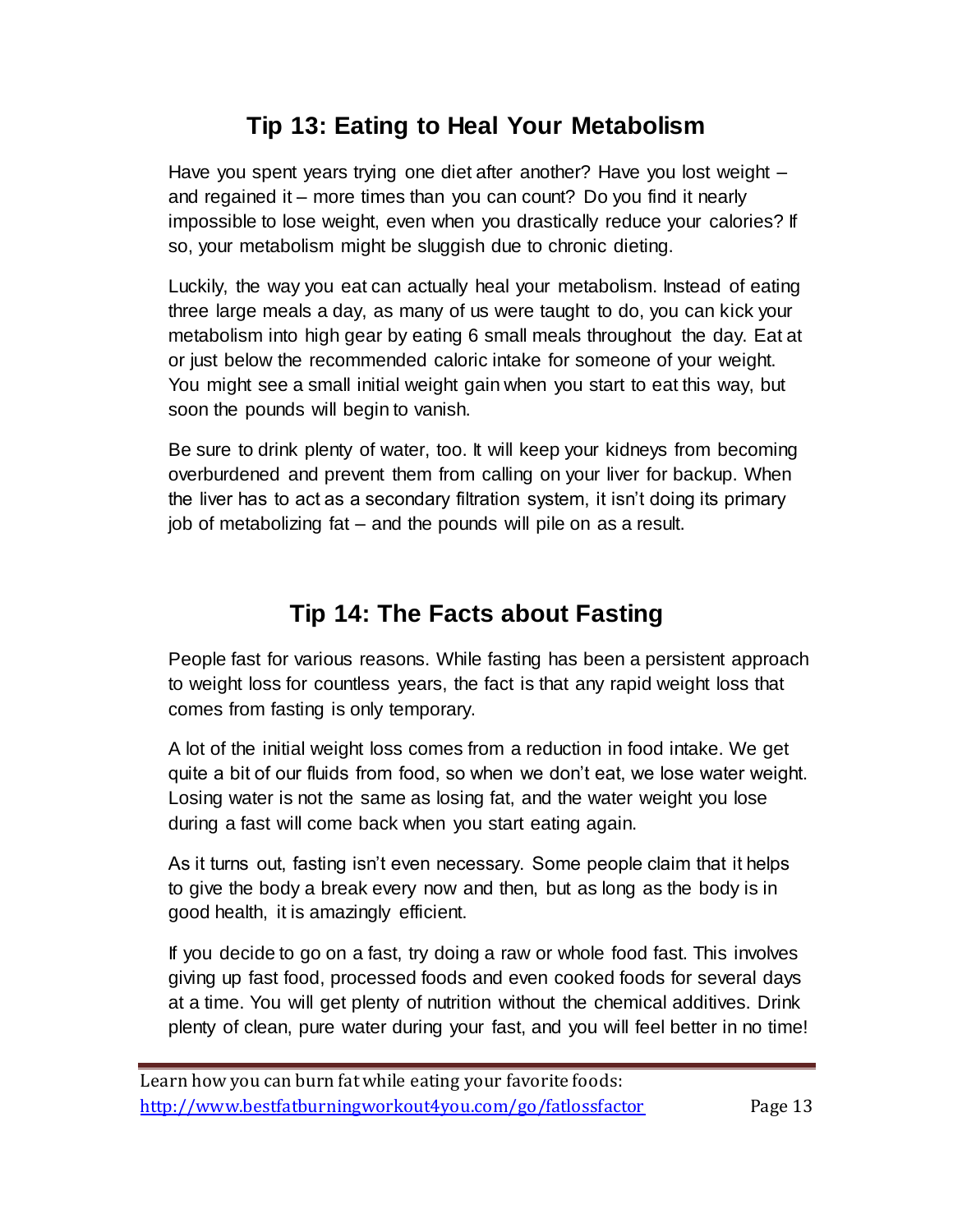#### **Tip 15: The Dangers of Trans Fats**

<span id="page-13-0"></span>Did you know that many of your favorite baked goods contain a dangerous substance called trans fat? It's true: Margarine, cakes, cookies, and even breakfast cereal can be loaded with an unhealthy dose of this harmful fat.

Why is trans fat so bad for you? Unlike heart-healthy unsaturated fat, trans fats actually clog your arteries, raise your bad cholesterol, and lower your good cholesterol level. This triple-whammy is responsible for thousands of heart attacks each year. In fact, trans fats are so dangerous that experts predict the health care industry would save \$56 billion over the next 20 years if trans fats were eliminated from all foods.

You can protect yourself from trans fats by reading the labels of the food you buy. If you see margarine or hydrogenated oil on the ingredient list, the food contains trans fat.

# <span id="page-13-1"></span>**Tip 16: Enjoy Snacks Under 100 Calories Apiece**

It's been proven that eating several small meals throughout the day can kick your metabolism in overdrive. But how can you eat so much and still manage to come in under your daily calorie allotment? By eating smart snacks under 100 calories!

There are many low-calorie fruits and vegetables you can munch on between meals. Cucumber, carrot sticks, celery and strawberries will satisfy your cravings and deliver healthy vitamins for very few calories. Craving cheese? Try low-fat cheese wedges for 35 calories apiece, or part-skim mozzarella sticks for 80 calories.

Avoid the 100-calorie packs of cookies and chips you see at the grocery store. They are good for occasional cravings, but they don't really give you enough food to really satisfy your hunger. Plus, you'd get more nutrients by eating a sweet, crunchy apple or a low-fat yogurt cup.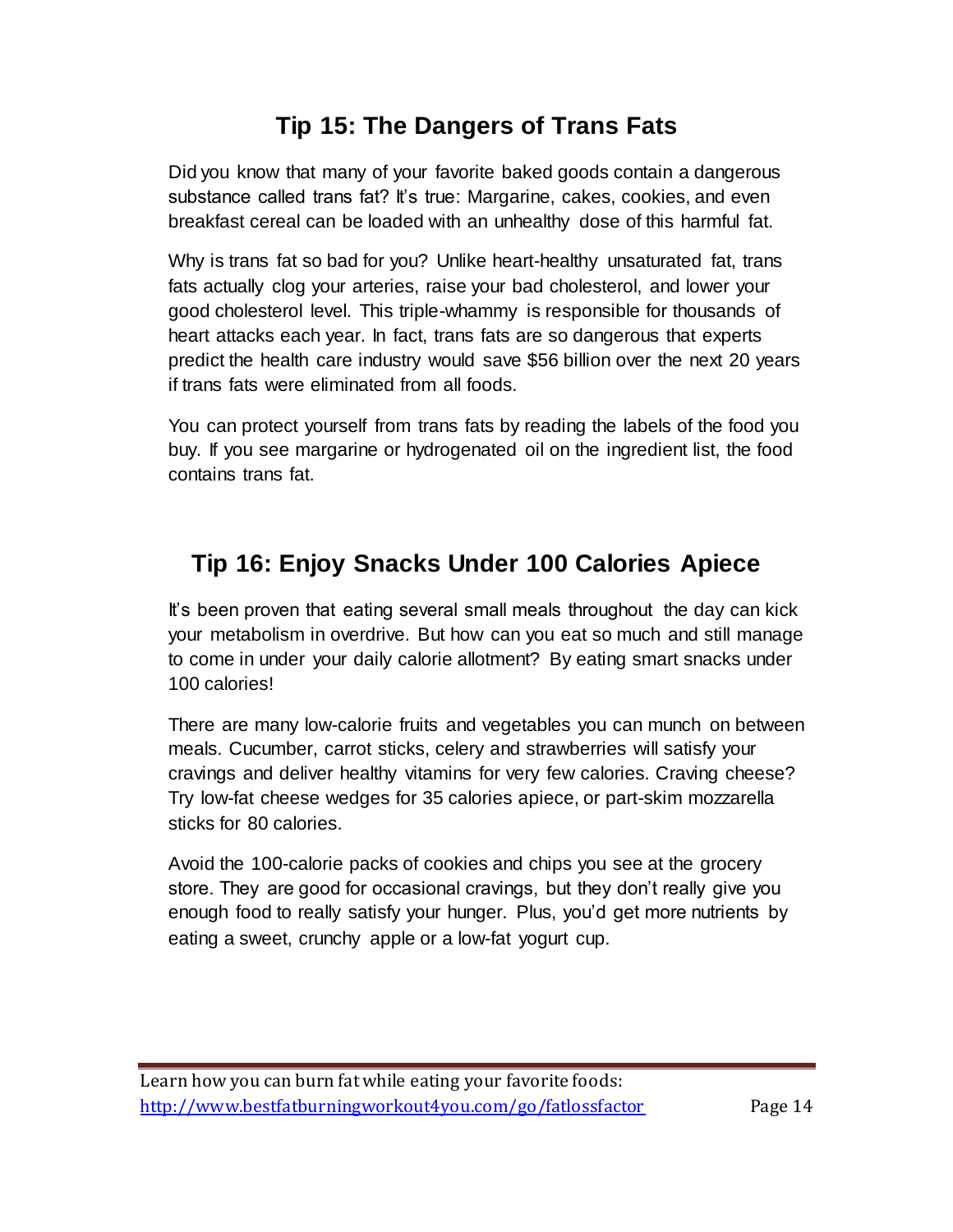#### <span id="page-14-0"></span>**Tip 17: Savor Desserts Under 200 Calories Each**

Have a sweet tooth? Don't let your love of desserts sabotage your diet plan! There are plenty of lower calorie alternatives that will satisfy your cravings without straining your skinny jeans.

If you're dying for some ice cream, try a Weight Watchers frozen dessert. They typically clock in under 200 calories each. Or try one of the half-cup servings of real ice cream now available in many grocery and convenience stores. The tiny serving size gives you full flavor for a fraction of the calories.

For 200 calories, you can have two 100-calorie snack cakes; plenty of sugarfree pudding or Jell-O; or even a slice of fat-free cheesecake. Try chopping up some reduced-calorie pound cake and topping it with strawberries and unsweetened whipped cream.

<span id="page-14-1"></span>While some dieters avoid desserts like the plague, there's no reason why you can't indulge as long as you make smart substitutions and control your portion sizes.

# **Tip 18: Fill Up on Low-Glycemic Fruits**

Along with vegetables, fruit is one of the healthiest foods you can eat. But all fruits are not created equal. Some are very high in sugar, which can lead to blood glucose spikes and crashes, excessive hunger and persistent sugar cravings.

If you're limiting your sugar intake, and especially if you have a health condition like diabetes, it's a good idea to eat mostly low-glycemic fruits. These fruits don't contain as much sugar so they don't stimulate the body to produce as much insulin – a chemical that, among other things, makes you hungrier.

In general, berries and melon are quite low in sugar when compared to other fruits. Papayas, lemons, limes, peaches and nectarines have a low to medium sugar content. Apples also have moderate sugar, but their fiber content makes them a healthy choice.

Avoid figs, dates, mangos and tangerines. They tend to be very high in sugar.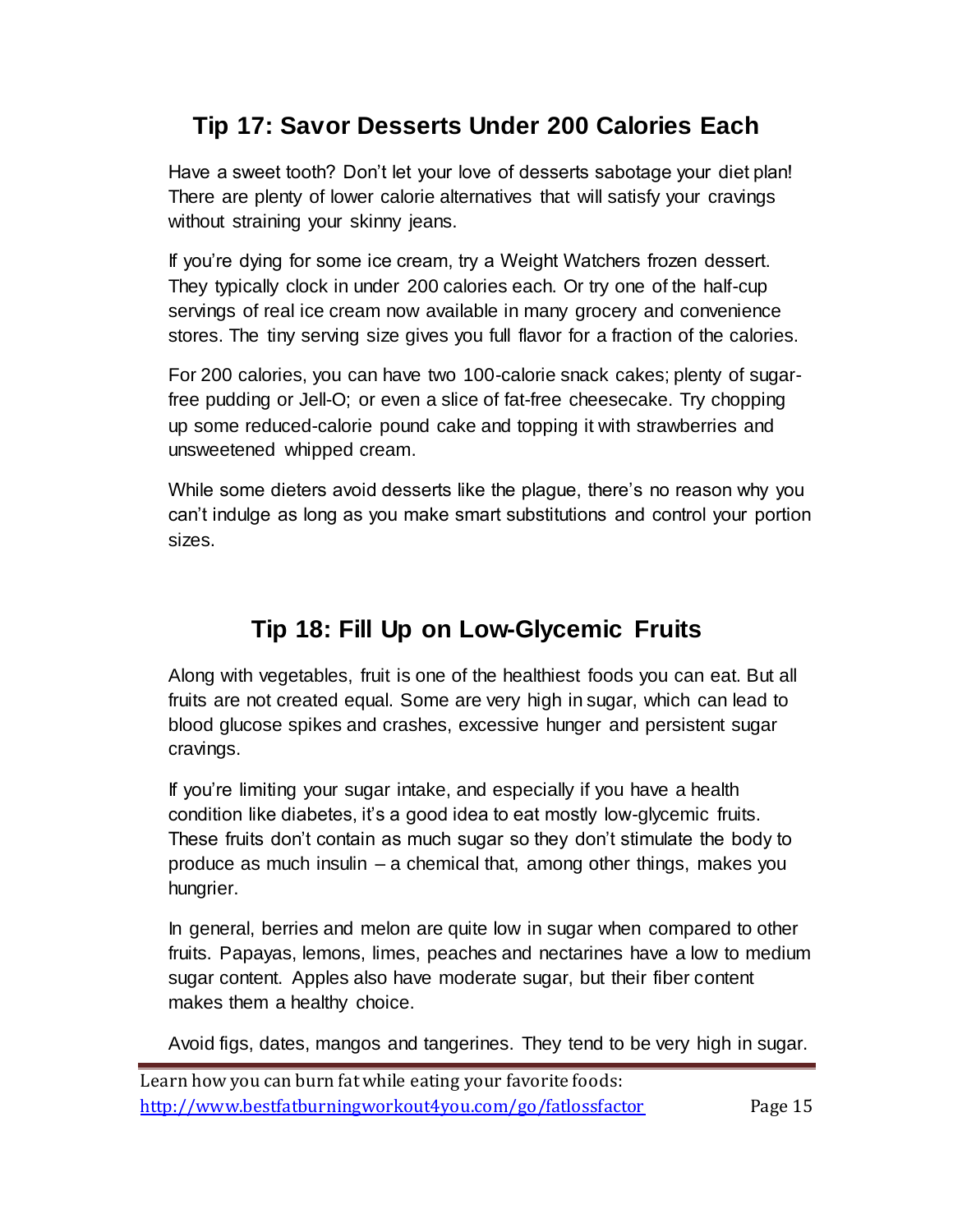#### **Tip 19: How "Diet" Foods Make You Fat**

<span id="page-15-0"></span>If you're on a diet, it makes sense to eat diet foods and drink diet sodas, right? The diet food industry certainly hopes you think so. In reality, diet foods and drinks can be just as bad for you as their regular counterparts.

Diet foods come in two main varieties: sugar-free and fat-free. Sugar-free foods are sweetened with artificial sweeteners like aspartame, saccharine or sucralose. These chemicals taste so sweet that they trigger your body to produce insulin, a chemical that regulates blood glucose levels.

But since the foods don't contain sugar, the insulin doesn't have anything to do once it's in your system. This causes hunger and lethargy and might make you eat much more than you normally would. Over time, your body could become resistant to the excess insulin, paving the way for diabetes.

Fat-free foods are typically enhanced with extra sugar and MSG. These make the foods taste better, but they can raise the blood sugar to unhealthy levels. Foods with no fat content tend to get processed very quickly by the body, leaving you hungry again in short order.

# **Tip 20: Dieting During the Holidays**

<span id="page-15-1"></span>Nobody relishes the idea of dieting during the holidays. With so many seasonal treats about (and several days of leftovers), it's not easy to stick to your plan. But consider the alternative: Eating whatever you want for days on end and then starting the New Year with extra pounds to lose. Ugh!

You can celebrate with family and friends without breaking your diet. First, designate which meals will be splurges. Indulge without guilt during those cheat meals and eat sensibly the rest of the time.

You can keep yourself on track by filling up on low-calorie snacks before you sit down to a tempting feast. Keep your portions small, and drink plenty of water or tea between bites.

Try to stay as active as possible during the holidays. It might not be realistic to hit the gym on a holiday, but do get outside for a nice stroll and maybe a snowball fight or two.

Learn how you can burn fat while eating your favorite foods: <http://www.bestfatburningworkout4you.com/go/fatlossfactor> Page 16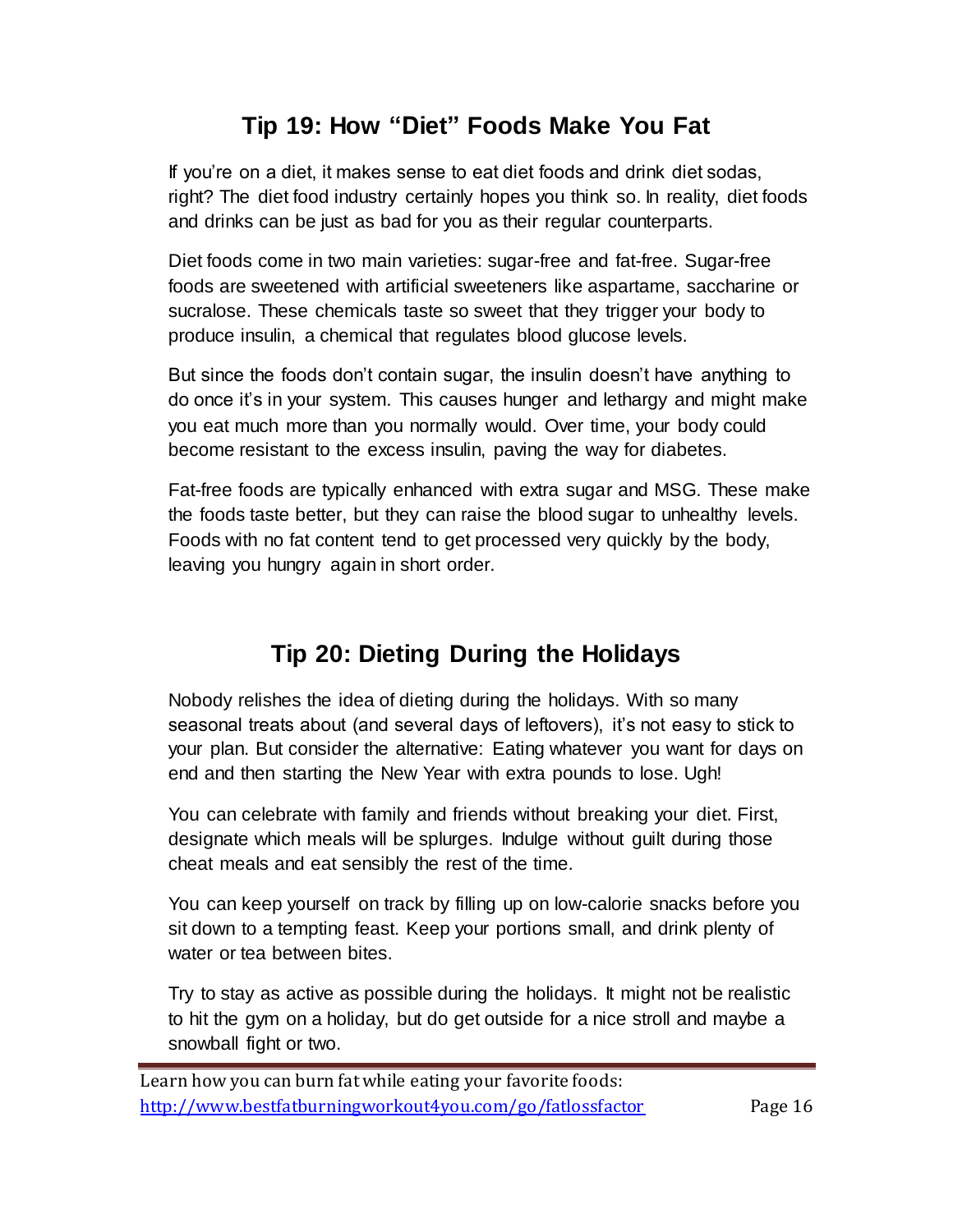#### **Tip 21: How to Control Yourself at a Buffet**

<span id="page-16-0"></span>"All you can eat!" Those four words are enough to send many dieters into a panic. Unlimited food – and the ability to serve yourself massive portions – is not conducive to losing weight. Still, you can safely navigate a buffet on occasion by following these tips:

First, don't show up too hungry. If you're half-starved when you arrive at the buffet, you'll be very likely to overeat. Instead, snack on fruit and veggies before you even leave the house to take the edge off of your hunger.

At the buffet, skip the bread basket and fill your plate first with salad and vegetables drizzled in a low-calorie dressing. Get some lean protein as well. Look for grilled or roasted meats instead of fried or breaded.

Drink water or unsweetened tea, and sip a broth-based soup to help you fill up faster. If you still have room for dessert, have something small like a halfcup of frozen yogurt with chocolate syrup.

# <span id="page-16-1"></span>**Tip 22: Low Carb vs Low Fat: Which is Best?**

Dieters have many theories about the healthiest approach to weight loss. Some prefer low-fat diets because they tend to be healthier for the heart and low in calories. Others prefer low-carb diets because they are low in sugar and help ward off blood glucose instability.

So which plan is best? Neither! Diets that are too low in fat may actually cause you to eat more in an attempt to satisfy your hunger. Fat is satiating, and unsaturated fat is actually good for your heart and cholesterol levels.

Diets that are too low in carbs can leave you feeling depressed, lethargic and just plain ill. It's also hard not to eat too much saturated fat while following a low-carb plan. Over time, diets high in unhealthy fats can lead to obesity, heart disease and cancer.

The very best diet plan of all is one you can stick with for life. Therefore, it's best to take a moderate approach to dieting. Eat fat and carbs, but eat the right ones: complex carbohydrates from whole-grain sources, fruits and vegetables; unsaturated fats from avocados, olive oil and fish.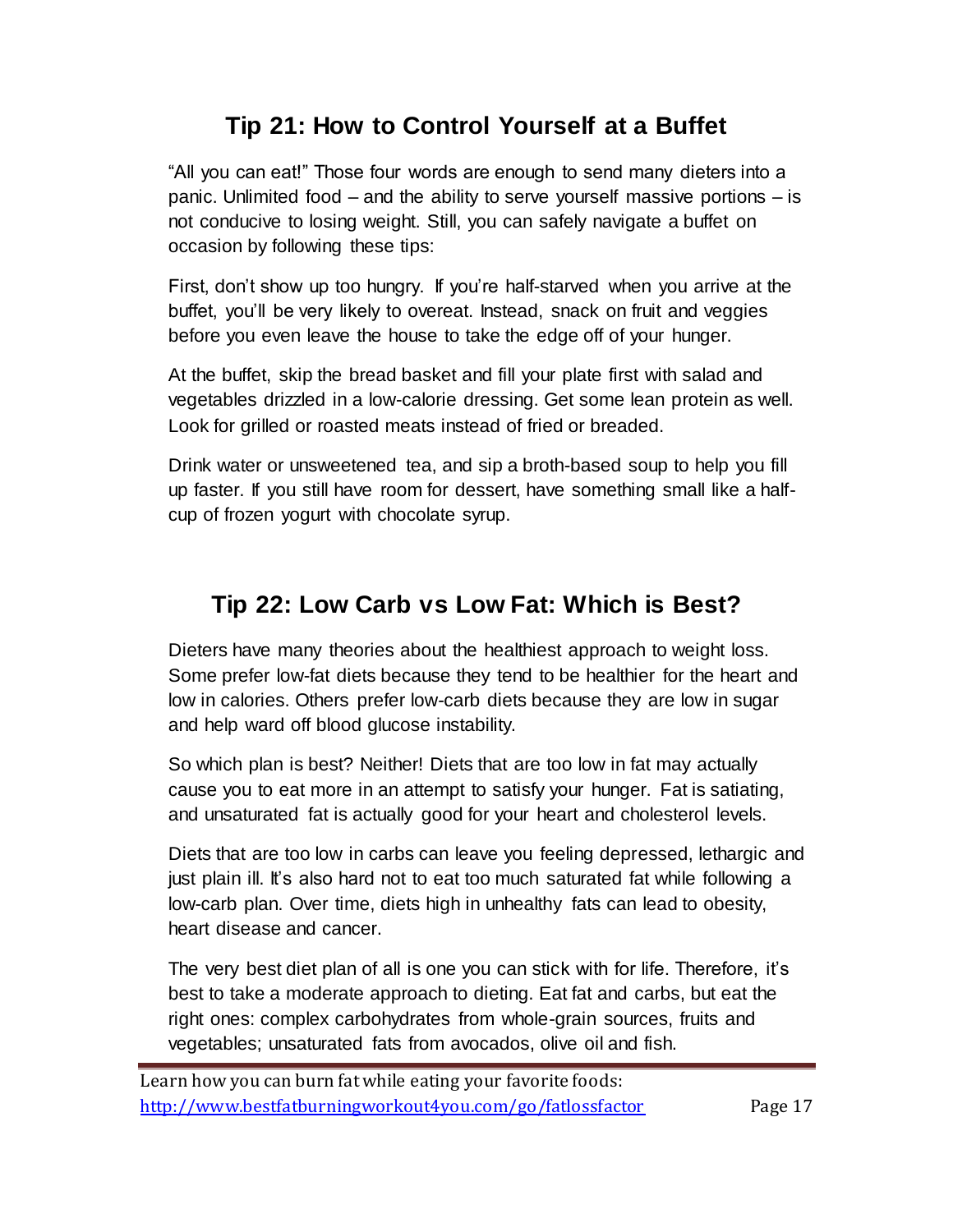#### **Tip 23: Why Mini-Meals Rev Your Metabolism**

<span id="page-17-0"></span>Think of your metabolism as a sorting machine. Whenever you eat something, your metabolism takes the food and files it in either "energy" or "stored fat."

Now imagine what happens when that machine gets bogged down. Eating three large meals a day can throw a wrench into the works. Instead, you can keep your metabolism running smoothly by eating several mini-meals each day.

Instead of overloading your metabolism and then giving it long breaks in between meals, mini-meals keep it working all day long. For maximum calorie-burning, never go longer than 2–3 hours between mini-meals.

<span id="page-17-1"></span>Add some cardio exercise and plenty of water to keep your liver working well, and you've got a recipe for weight loss.

# **Tip 24: The Fat-Burning Powers of Protein**

Lean muscle mass depends on protein for nourishment. Protein contains the building blocks of life, and those building blocks are vital for sculpting more lean muscle mass. Therefore, to build more lean muscle, you'll need to eat more protein.

How does protein help you burn more calories? It's simple: Muscle tissue burns more calories than fat tissue, even when at rest. The more muscle mass you have, the more calories you'll burn around the clock.

Women can develop a great deal of lean muscle tissue without looking bulky. So, ladies, eat your protein to build muscle and burn more calories than ever!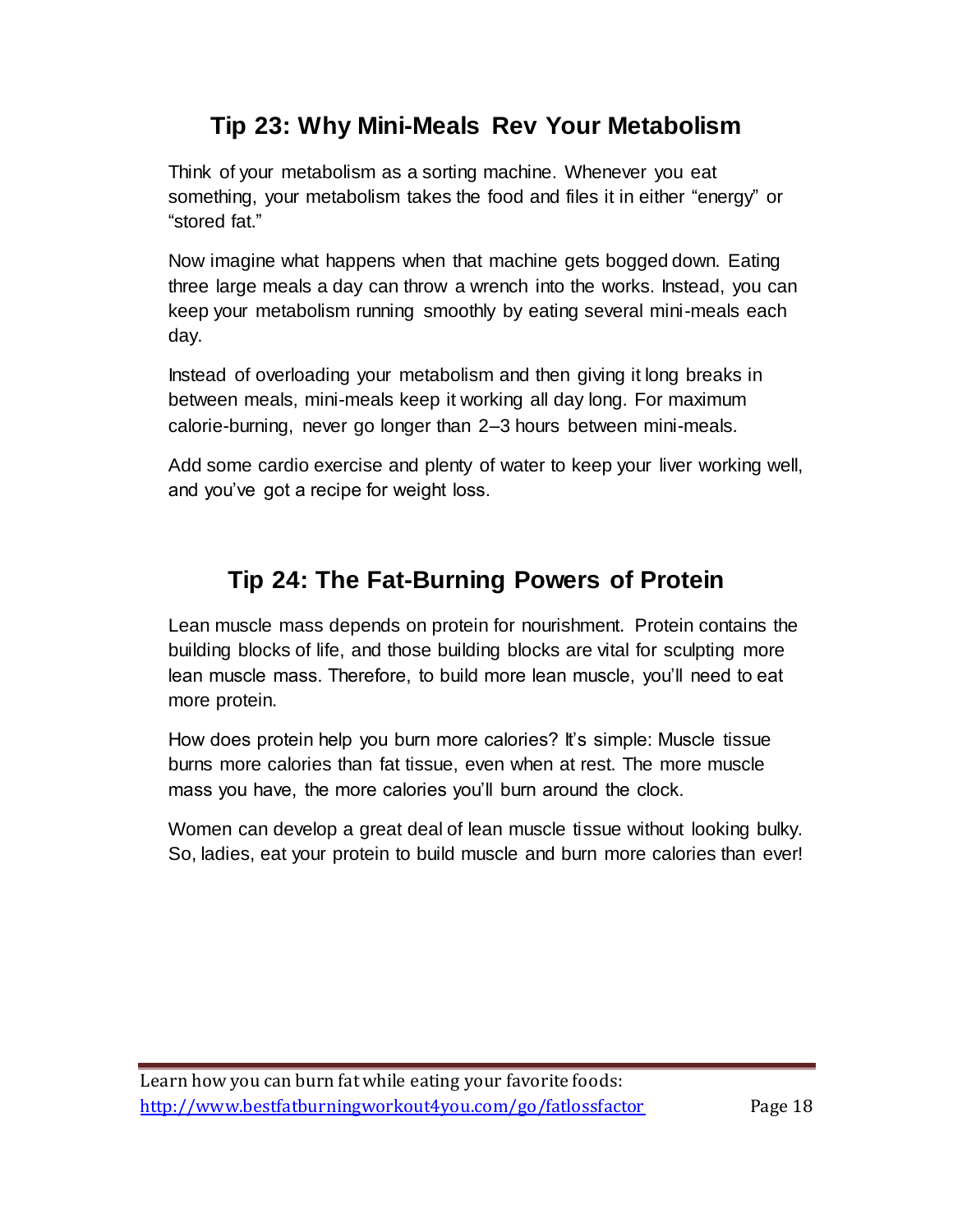#### **Tip 25: The Best Diet Plan in the World**

<span id="page-18-0"></span>When you're choosing a diet plan, the sheer number of options can be a little overwhelming. Will you cut out fat? Carbs? Will you depend on a liquid diet to get you to your weight goal? What about prepackaged meals?

Every diet plan has its pros and cons, but there are some factors you really need to consider. In order to work, a diet needs to be a lifestyle change. To stick with a diet for life, you'll need a plan that keeps you satisfied, incorporates foods from all food groups, is affordable and convenient, and doesn't leave you feeling deprived.

<span id="page-18-1"></span>With a little research, you'll soon discover that the very best diet plan of all is one that you can live with. Persistence is the key to lasting weight loss.

# **Tip 26: Drinking Ice Water to Burn Calories**

Can you really burn extra calories by drinking ice-cold water? Some dieters believe you can. Their reasoning is that it takes extra energy for the body to heat up the frigid water and digest it, resulting in more calories burned.

Dr. Roger Clemens from the USC School of Pharmacy did the math, and as it turns out, you do burn extra calories by drinking ice water – just not very many. In fact, for every 8-ounce glass of freezing water you consume, your body burns about 8 calories to heat the water before digestion.

To see a serious benefit from this approach you'd need to drink a dangerous amount of water so it's not recommended. You'd be better off limiting your calorie intake and getting a little more physical activity.

However, drinking 64 ounces of water a day, cold or otherwise, will help you lose weight and get rid of bloating, so drink up!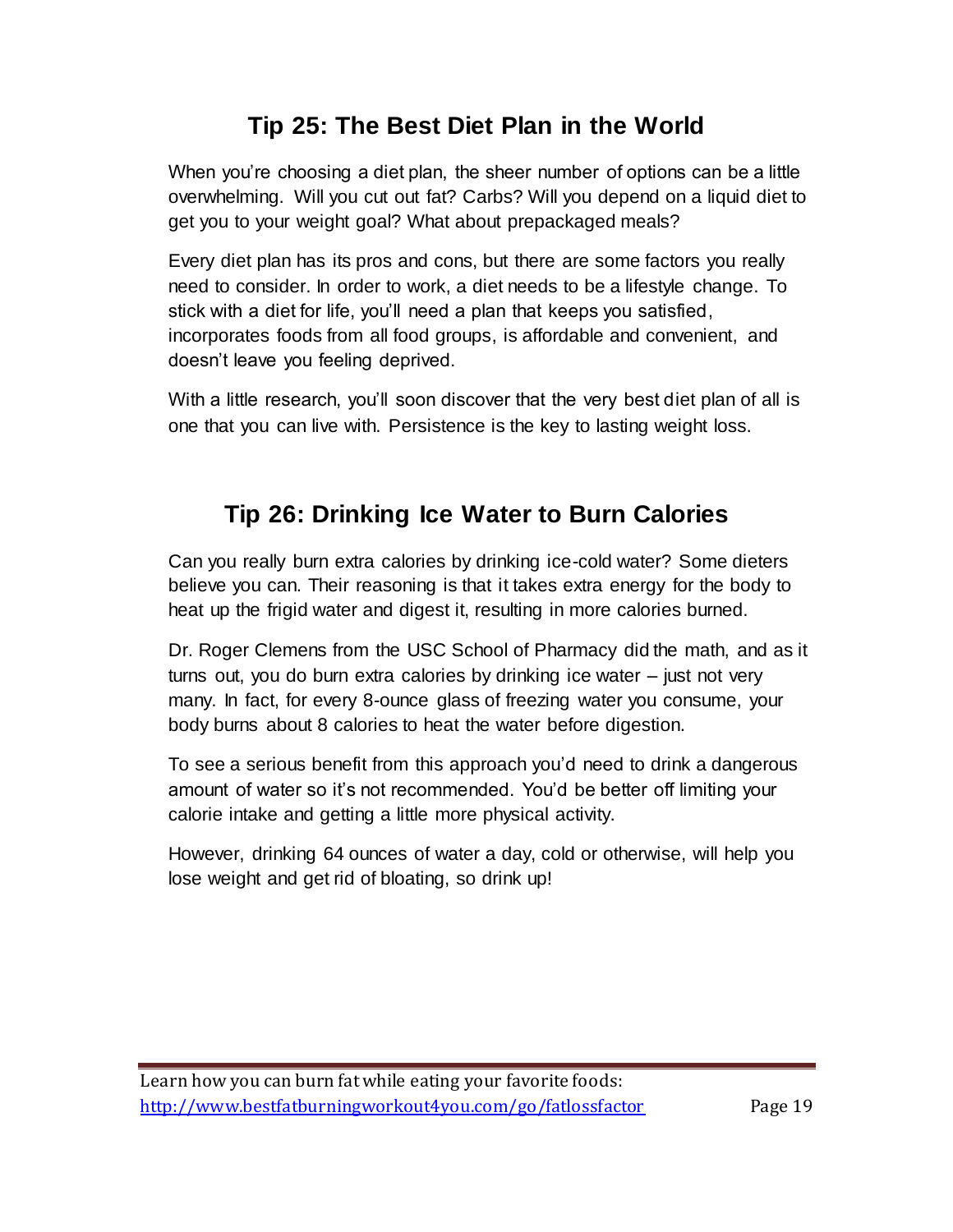#### <span id="page-19-0"></span>**Tip 27: Exercises that Burn the Most Calories per Hour**

Some people really enjoy sweating off the pounds. For the rest of us, exercise can get boring. We'd like to spend less time burning more calories!

Well, we're in luck. According to the Mayo Clinic, these are some of the most powerful exercises you can do to burn the most calories per hour:

- Running at 8 miles per hour (986 calories per hour)
- Rollerblading (913 calories per hour)
- Tae Kwon Do, or Jumping Rope (713 calories per hour)
- Stair Treadmill (657 calories per hour)
- Basketball, Jogging or Singles Tennis (584 calories per hour)

Note that these calculations are for a 160-pound person. The more you weigh, the more calories you will burn during an hour of these activities.

# <span id="page-19-1"></span>**Tip 28: How to Walk/Run Your Way to Weight Loss**

Walking and running can both have seriously positive effects on your health, but you can burn even more calories by combining the two. Running at 8 mph burns nearly a thousand calories for an individual weighing 160 pounds, but you probably won't be able to run that fast for that long when you're just starting out. That's one way interval training can help.

Interval training involves walking and running at various speeds during each session. For example, you could warm up by walking at a relaxed pace, and then walk briskly for 10 minutes. Jog for 5, walk for 5, sprint for 3, jog for 5 more, and so forth.

This keeps your body from becoming complacent. Keep it guessing, and you'll keep your metabolism in overdrive. Also, because there are periods of relative rest in between your jogs and sprints, you can sustain a walk/run workout longer than a simple run. You can apply this technique to biking and swimming too.

Learn how you can burn fat while eating your favorite foods: <http://www.bestfatburningworkout4you.com/go/fatlossfactor> Page 20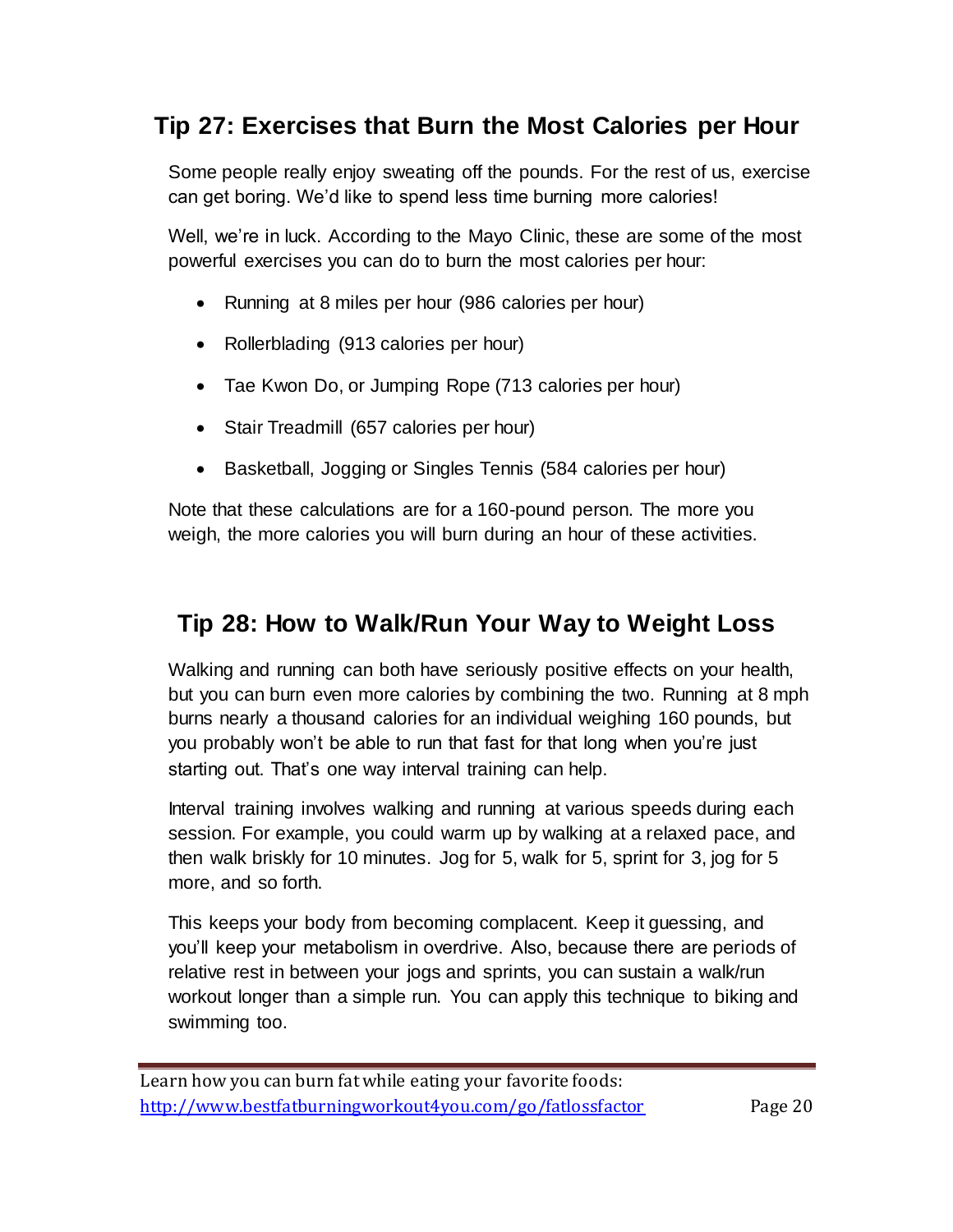#### **Tip 29: Start Your Day with Yoga**

<span id="page-20-0"></span>Do you ever wake up in the morning feeling stiff and sore? Regularly stretching can help you loosen up. If you do yoga, you'll also be kick-starting your metabolism for the day and burning extra calories.

To start, stretch your neck, shoulders, arms and legs. You can do this before you even get out of bed. If you're not exactly a morning person, stretching can even help you wake up faster.

Try a series of sun salutations in the morning. These require you to learn only a few simple postures and repeat them in a flow series. There are lots of websites and DVDs with sun salutation sequences available.

# <span id="page-20-1"></span>**Tip 30: Using Muscle Confusion to Burn Maximum Calories**

If you work the same muscle group over and over, you start to get diminishing rewards. Your body grows accustomed to the exercises and stops working as hard as it first needed to. However, you can avoid this by mixing things up.

Muscle confusion involves working different muscle groups on different days. You might work your core on Monday, your arms on Wednesday, and your legs on Friday. In between, you can do cardio to burn more calories while you give your muscles time to repair.

Switching up your workout routine will help your body develop muscle tissue faster. The more muscle you have, the faster you'll burn calories – even when you're relaxing.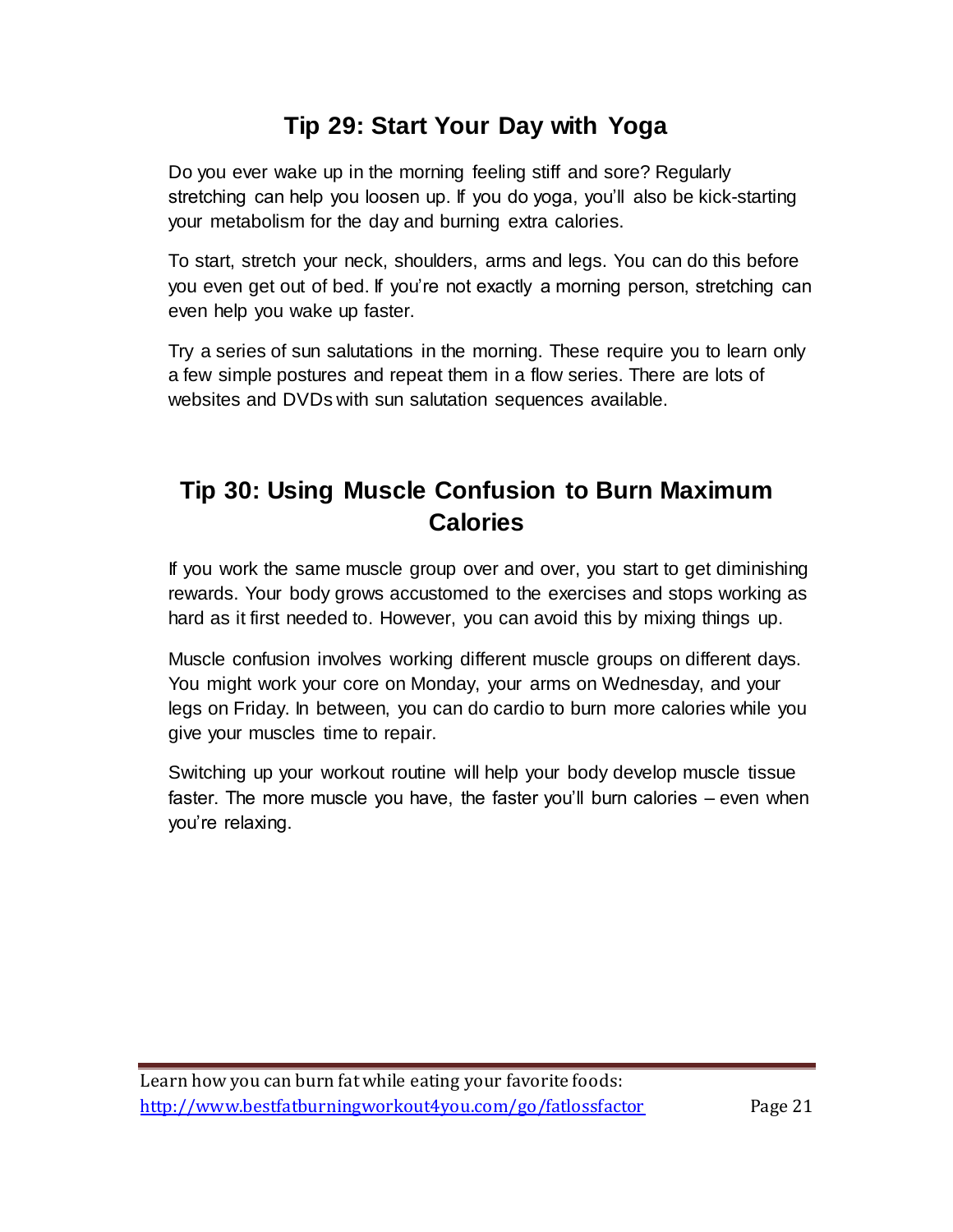#### **Tip 31: The Best Exercises for Arms**

<span id="page-21-0"></span>Working your arms will give you more than just sexy sculpted biceps; it will help you burn more calories, too!

The effect is two-fold. First, you'll actively burn calories while you do the strength-building exercises. Then, you'll passively burn more calories after you build more muscle tissue.

For stronger, leaner arms, try these classic exercises: push-ups, pull-ups, bicep curls, tricep kickbacks and arm rows.

<span id="page-21-1"></span>You can find illustrated guides online to walk you through these effective exercises. Do them every other day to firm up fast and burn extra calories.

# **Tip 32: The Best Exercises for Legs**

When you're not giving your arms a workout, you can focus on building stronger legs. Like arms, legs can benefit from a host of classic exercises that don't require any special equipment to do.

Try these favorites: squats, wall-sits and walking lunges. They will firm up your legs and give you more muscle mass, which increases the amount of calories you burn each day.

Those are examples of exercises you can do anywhere. If you prefer to work your legs at the gym, try leg presses, leg curls and the stair-climber. Machines that target the adductor and abductor muscles are also a good choice to round out your total leg workout.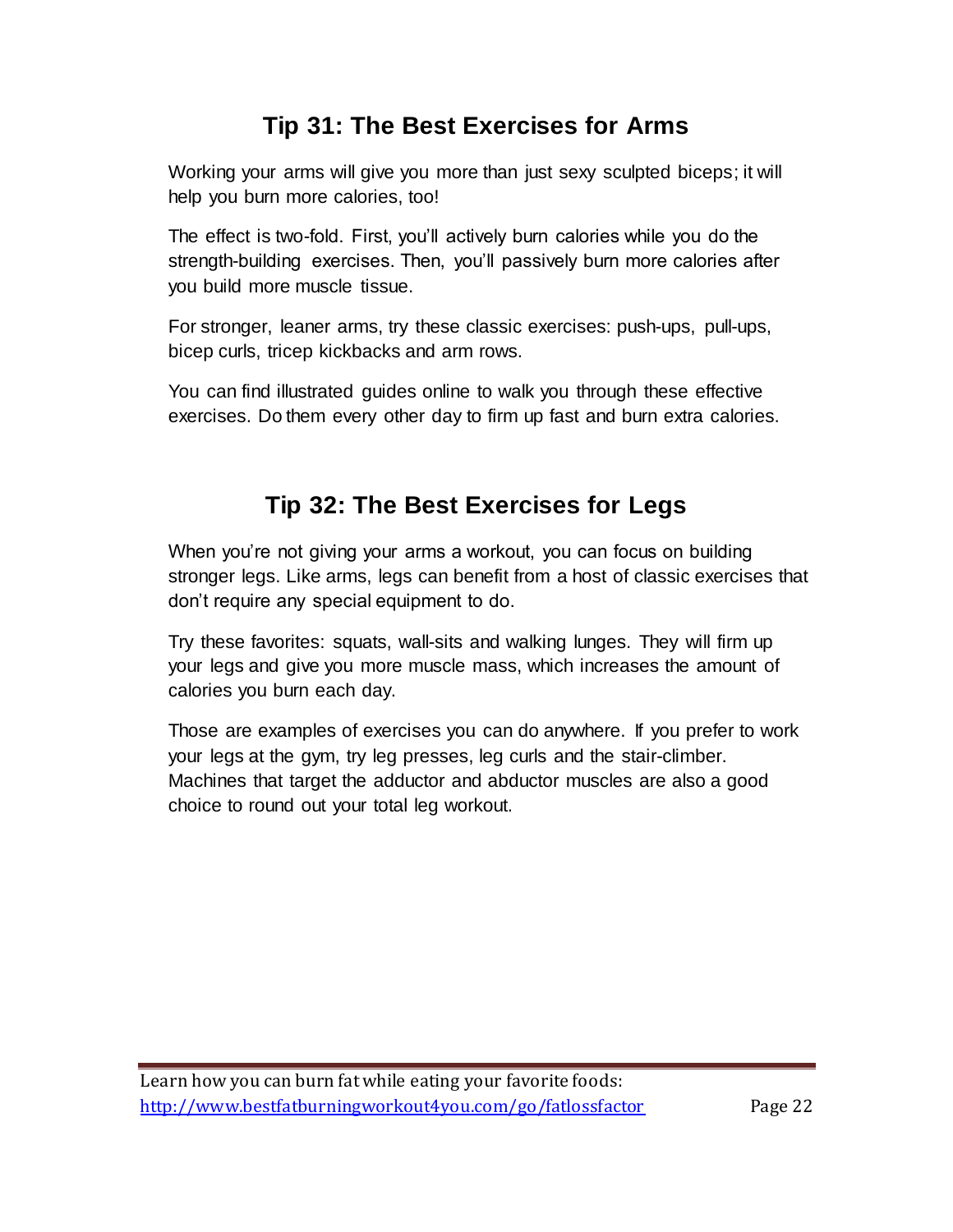#### **Tip 33: Sculpt Your Abs to Burn More Calories**

<span id="page-22-0"></span>Chiseled abs are a dream for many dieters. While they're not a realistic goal for everyone (your genetics plays a part in whether or not you can develop visible ab muscles), most people can get them by losing enough body fat and doing the right exercises.

The best ab-ripping exercises are variations on crunches and leg-lifts. Try these five great moves for sleek abs: bicycle crunches, vertical leg crunch, long arm crunch, reverse crunch and plank position.

All of those exercises have been listed by the American Council for Exercise as highly effective ways to target your abdominal muscles. None of them require extra equipment so you can do them in the comfort of your own home. A quick online search will turn up step-by-step guides with photos.

# **Tip 34: Exercising with Kids Underfoot**

<span id="page-22-1"></span>As any new parent will tell you, kids are a full-time job unto themselves. But many moms and dads regard the birth of a child as a new phase in life, and they want to take the opportunity to shed excess pounds on a quest to be the best parent they can be.

So how do busy parents make time when they have a demanding infant or toddler underfoot? There are several tactics you can employ.

First, try to get someone to watch the baby while you sneak in a workout. Your spouse or parents might cherish the thought of having some regular one-on-one time with the new arrival.

If babysitters are scarce, try some exercises you can do with the baby. If you have an infant, join a stroller walking club for fun and fitness. If you have a toddler or older child, take them to the park or swimming pool. You'll have a good time while you get fit!

When you're all out of options, sneak in a home workout when baby is napping. Even a 10-minute circuit of the above-mentioned exercises (Tips 31–33) can help you get in better shape.

Learn how you can burn fat while eating your favorite foods: <http://www.bestfatburningworkout4you.com/go/fatlossfactor> Page 23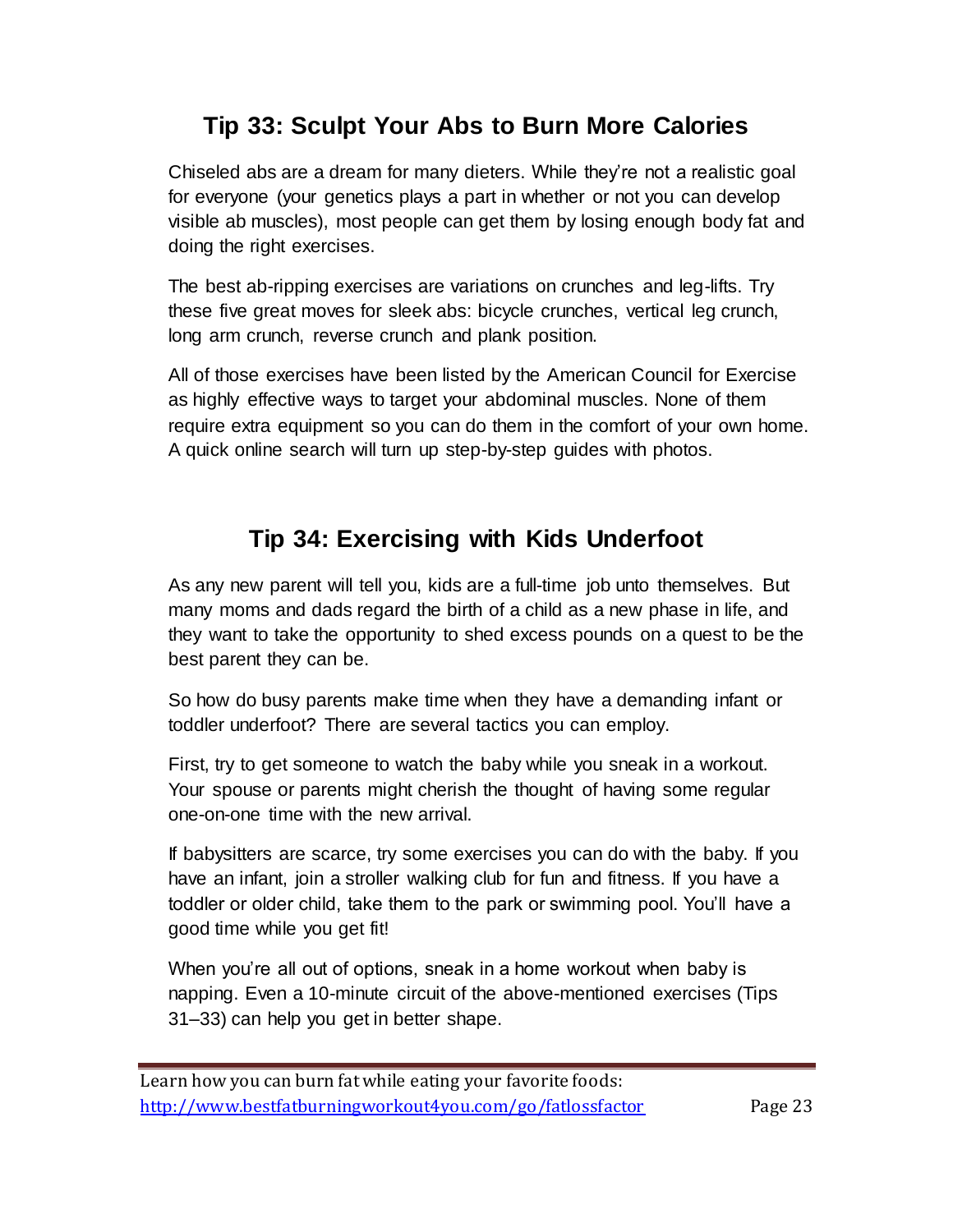# <span id="page-23-0"></span>**Tip 35: Burn More Calories While You Run Errands**

Your calorie burning doesn't have to be limited to workout sessions. In fact, you can burn calories all day long while you go about your daily tasks.

Think about it: How much time do you spend sitting in traffic, standing in line at the grocery store, and sitting at a desk? That's a lot of sedentary time you could spend getting a little extra calorie burn.

When you're driving around, try sitting up straight and sucking in your stomach. Visualize your bellybutton pulling back toward your spine. Hold this clench for 10 seconds, then release. Repeat as often as you can.

Butt-squeezes sound funny, but they are an excellent way to tone your backside. Plus, nobody will even realize you're doing them! While sitting or standing, clench your glutes as hard as you can. Hold for a count of 10, release, and repeat. Practice until you can hold the clench for 30 seconds.

#### **Tip 36: Calculate your BMR**

<span id="page-23-1"></span>Before you burn calories, you need to know how many calories your body needs in order to function properly. You can find this out by calculating your basal metabolic rate, or BMR.

There are many detailed BMR calculators online, but here are some simple rules that will give you a good estimate of your caloric needs:

- To lose weight, you need to eat 12 to 13 calories per pound of body weight.
- To maintain your weight, you need 15 to 16 calories per pound.
- To gain weight, you need 18 to 19 calories per pound.

Thus, a 150-pound person needs at least 1,800 calories each day to lose weight and keep their body running efficiently. This requirement can vary according to gender, age, medical conditions and activity level. You can receive more customized results from online BMR calculators or your health care provider.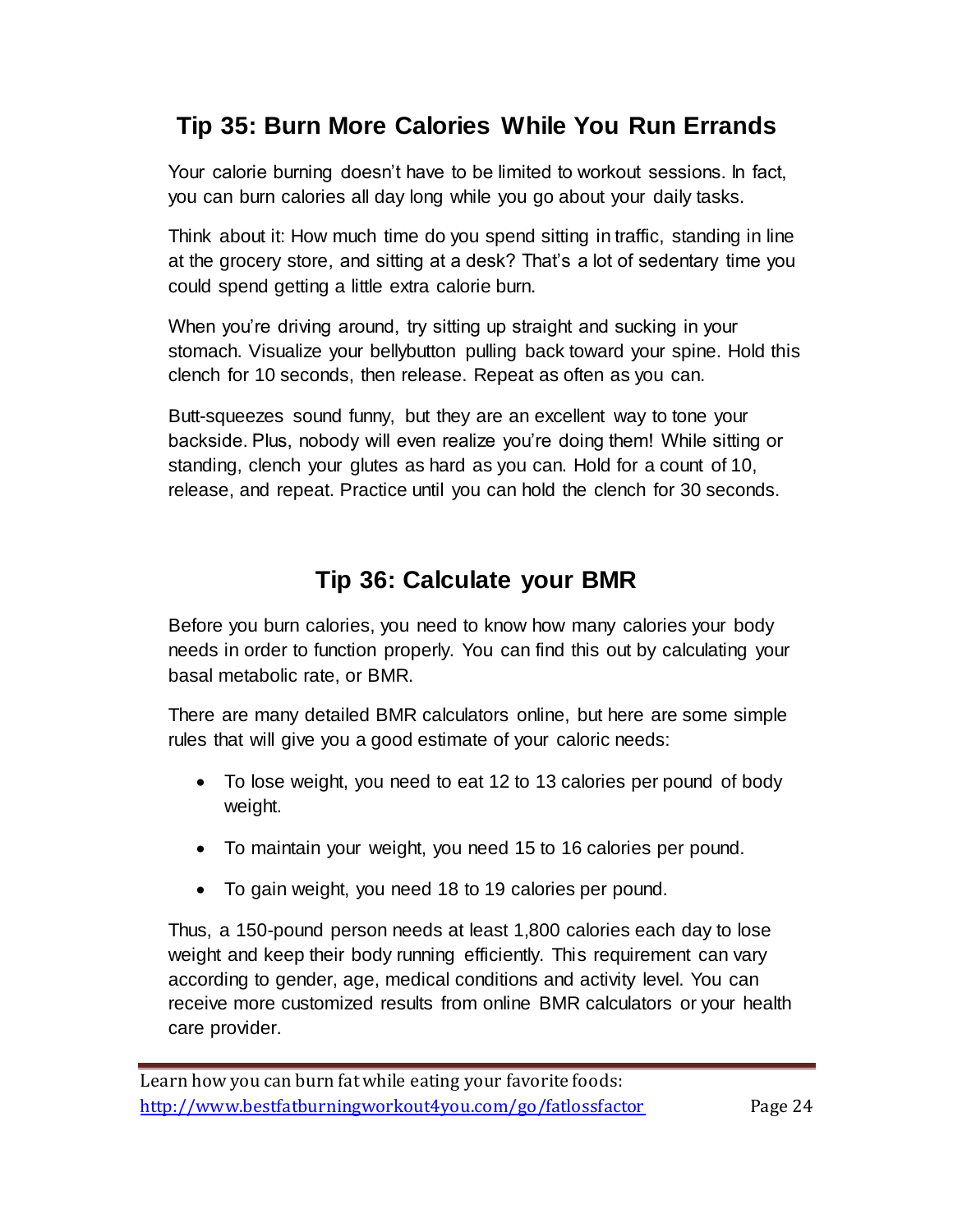# **Tip 37: Find Your Target Heart Rate**

<span id="page-24-0"></span>To get the most benefit from your workouts, the American Heart Association recommends staying within your target heart rate range, which is your resting heart rate plus 50–85%. The Mayo Clinic website has a quick target heart rate calculator you can use.

Of course, measuring your target heart rate while you're working out can be a little complicated. The AHA also recommends the "conversation pace" measurement. If you can talk while you work out, you're probably going at a good pace. If you can sing while working out, you need to push yourself a little harder. If you cannot talk without a lot of effort, you could be working out too hard.

# **Tip 38: Burn Calories While You Work**

<span id="page-24-1"></span>Do you have a desk job that doesn't provide many opportunities to be physically active? If so, don't despair; with a little creativity, you can burn extra calories while you sit at your desk.

You can certainly stretch your arms, shoulders and neck while sitting down. These stretches will keep you from becoming cramped, and they will also burn a few calories. Conscious fidgeting – like tapping your feet, changing position, and getting up to walk around – can burn several hundreds of calories each day. Even chewing gum will burn an additional 11 calories per hour, according to Mayo Clinic researchers.

If you have the space and money, you can even find tiny exercise bikes that fit beneath a desk. You can pedal while you work, burning 200–300 calories per hour.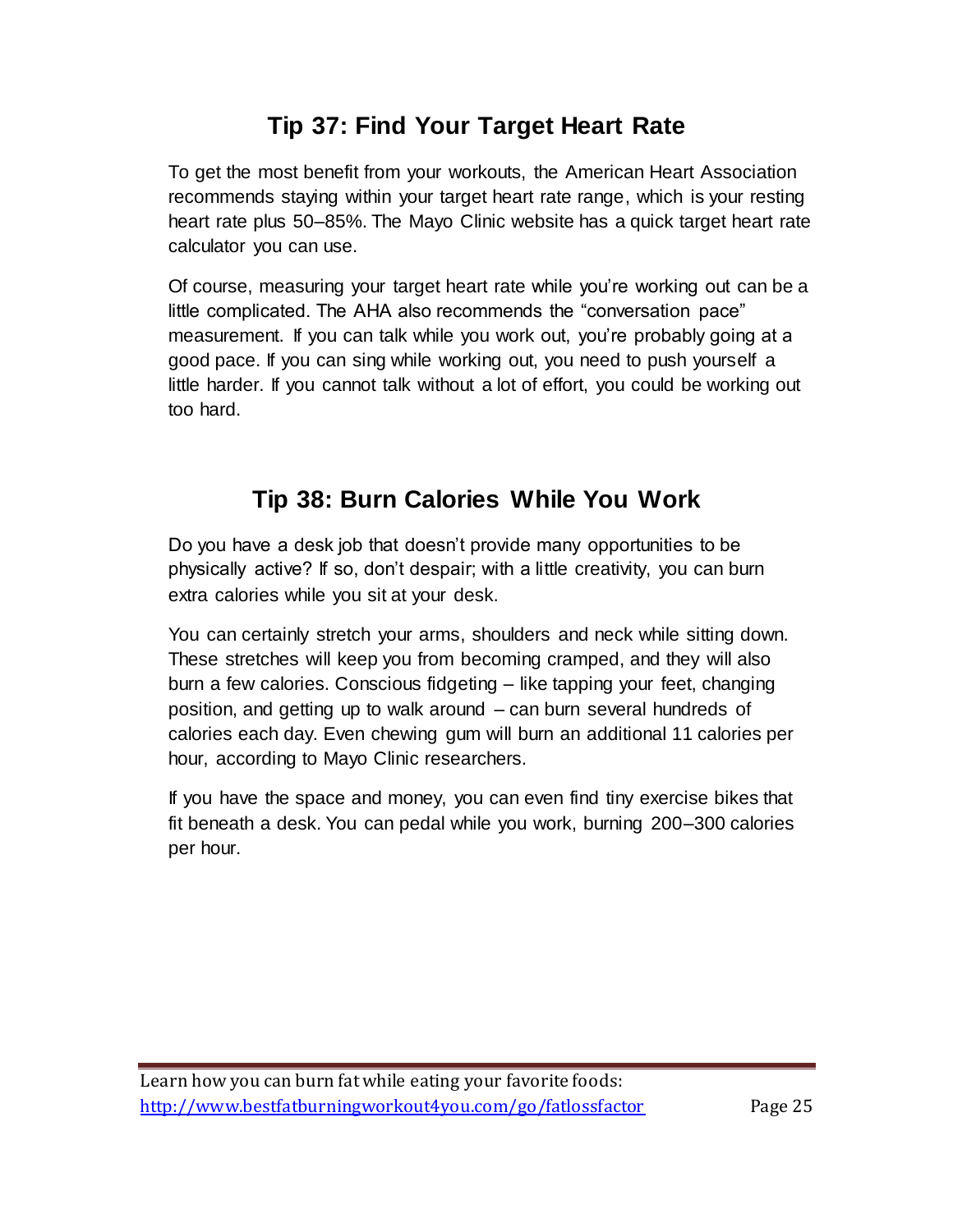#### **Tip 39: Burn Calories in Your Garden**

<span id="page-25-0"></span>Many people don't realize that gardening is hard work until they try it for themselves, but it's a real calorie-burner. Check out the number of calories a 150-pound person would burn during an hour of the following activities:

General gardening tasks burn about 270 calories. One hour of digging and spading burns 340 calories. An hour of picking vegetables and flowers results in a loss of 210 calories. Laying sod for an hour will burn 340 calories.

Planting trees and shrubs burns 310 calories per hour. Trimming shrubs and trees for an hour will burn 306 calories. So will an hour of weeding. Raking the lawn for an hour burns 292 calories.

And the best gardening activity for burning calories is mowing the yard with a push mower. One hour at this task will leave you with a better-looking yard and 400 calories burned!

# <span id="page-25-1"></span>**Tip 40: Fun Aerobic Exercises that Won't Bore You**

Aerobic exercise doesn't have to be a chore. In fact, boredom is a leading reason why many people don't stick to their exercise routines. Who wants to jog in one place on a treadmill every day?

Luckily, some of the coolest activities are also great calorie-burners! A 150 pound person burns 408 calories an hour playing a casual game of basketball. That same person would burn 400 calories by hitting a punching bag for an hour, or 340 calories during an hour of playground games.

A touch football game burns 544 calories per hour. Horseback riding burns 270 calories per hour, and you'll burn an additional 232 if you unsaddle and groom the horse afterward. Motocross also burns 270 calories an hour.

One hour of roller-skating will provide lots of entertainment and burn 476 calories. An easy-paced game of softball or baseball burns 340 calories an hour, whereas a casual racquetball game burns 476.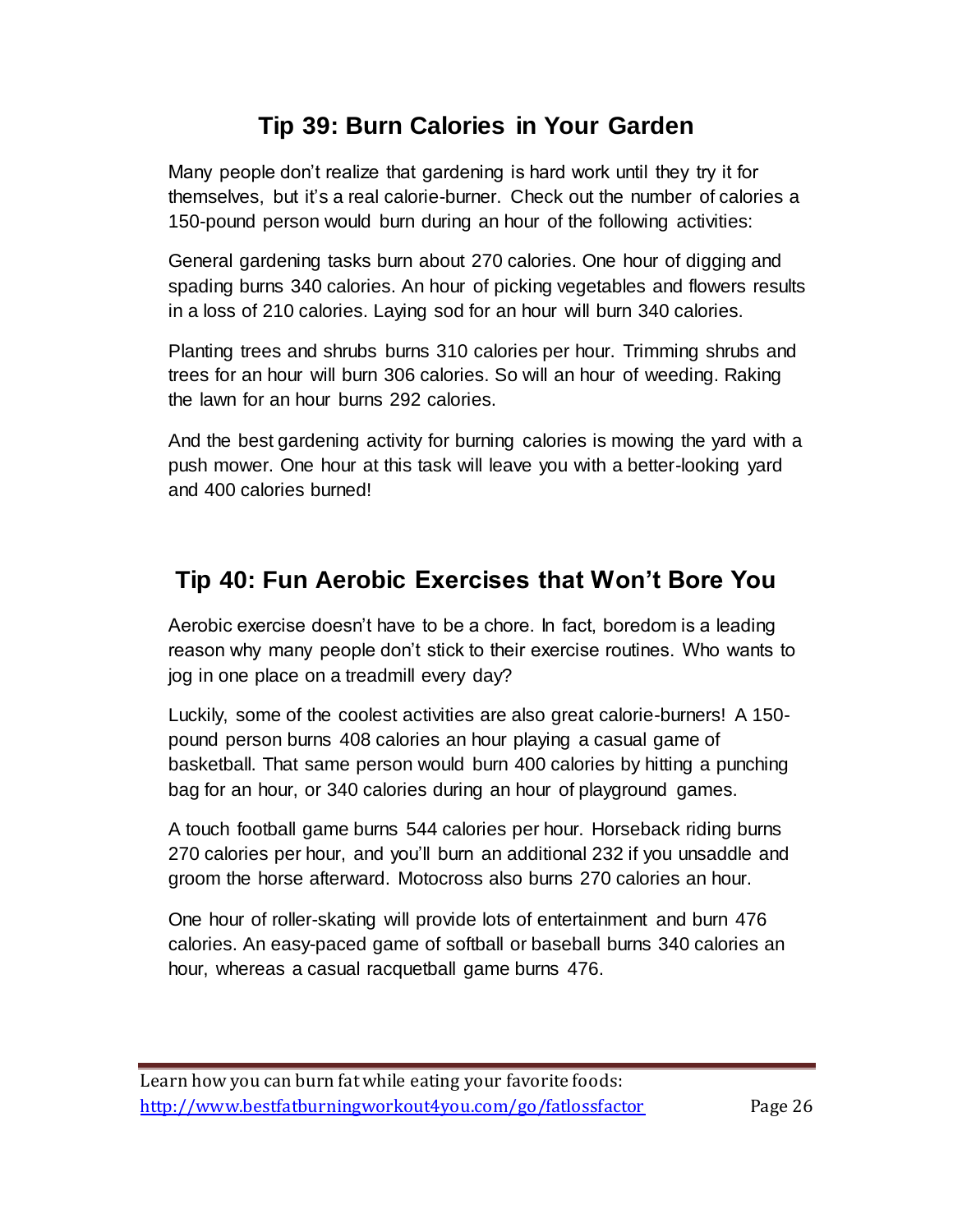What's a quick, easy, fun and inexpensive way to burn major calories? Jumping rope! A 150-pound person will burn a whopping 680 calories an hour.

# **Tip 41: Fat-Burning Green Tea**

<span id="page-26-0"></span>Many weight-loss supplements contain green tea extract, and green tea has definitely been promoted in the headlines as a healthy drink that can help you burn fat. But are the claims true?

Luckily, yes! Green tea can help you burn more calories in a variety of ways. First, because green tea contains caffeine, it acts as an appetite suppressant. The caffeine content can also perk you up, making you more active. And while you're working out, the caffeine in green tea can keep your heart rate up for longer periods of time.

Green tea also contains plant substances that help you burn an additional 60 calories per day, according to Swiss researchers. That's 60 calories gone from doing nothing more than drinking a few cups of green tea.

<span id="page-26-1"></span>Finally, if you substitute calorie-free green tea for sodas and creamy coffee beverages, you can save a lot of calories and still get your caffeine fix.

# **Tip 42: Ginger**

Among the foods rumored to be thermogenic, ginger stands out as a popular fat-burner. But how effective is it?

While the scientific jury is still out, it's true ginger does act as a vasodilator. It opens the veins and promotes better blood circulation. This could increase the body's metabolic rate by pumping more blood to the liver, which metabolizes fat.

Ginger also soothes the stomach and can promote more efficient digestion. Try adding some pickled ginger to salads, or sipping ginger tea before your workouts. If you need to satisfy your sweet tooth, try sucking on a small piece of candied ginger.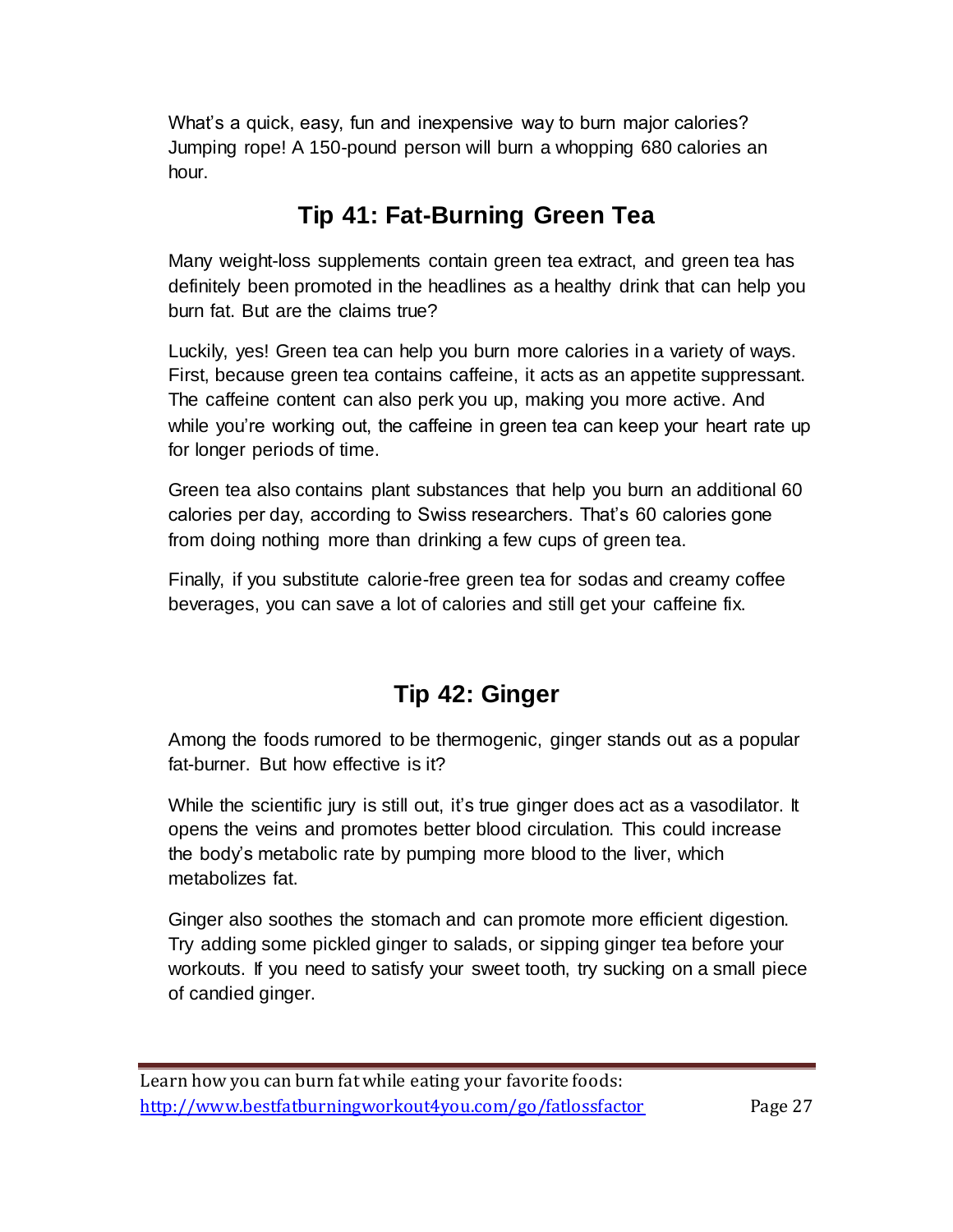# **Tip 43: The Best Vitamins for Fat Burning**

<span id="page-27-0"></span>We've learned about tea and herbs; now let's take a look at how vitamins can help you burn more calories.

The B vitamins help your body metabolize the food you eat, turning it into energy rather than storing it as fat. Taking B vitamins will result in a higher level of energy and could speed up your weight loss.

Calcium is an important part of weight loss. People who consume more calcium lose more weight, and strange as it sounds, numerous studies have proven this to be the case. Make sure your multivitamin contains at least 100% of your daily calcium requirement, or drink 3 glasses of low-fat milk each day.

Vitamin C has recently been labeled a fat-burner as well. One study by the University of Colorado suggests that Vitamin C protects the body from the effects of stress, helping all functions – including metabolism – work more efficiently.

# **Tip 44: Carb & Cortisol Blockers**

<span id="page-27-1"></span>There are several products on the market that claim to block the absorption of carbohydrates and the production of cortisol. In theory, they sound like a good idea because excessive carb consumption can lead to obesity, particularly in insulin-resistant individuals and diabetics. Plus, cortisol is a hormone that tells the body to store fat in the abdominal region – not a good thing.

Unfortunately, science does not support the claims of carb and cortisol blockers. To reduce your carb intake, it's better to cut out refined sugars and white flour products, replacing them with fruits, vegetables and whole grains. To reduce the amount of cortisol in your body, reduce your stress level by exercising regularly, getting plenty of sleep and practicing yoga and other relaxing techniques.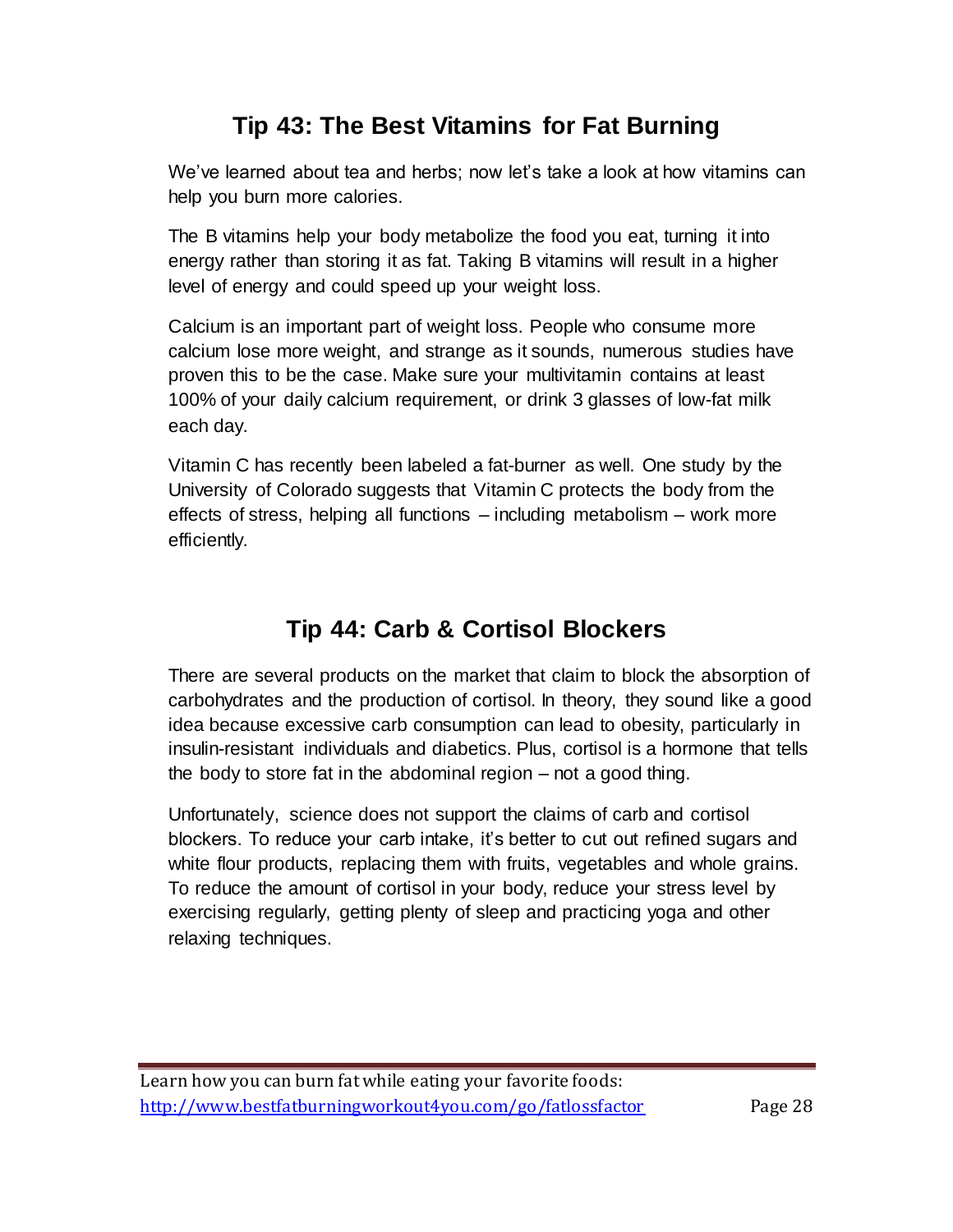# **Tip 45: What about Ephedra?**

<span id="page-28-0"></span>Ephedra used to be featured in numerous weight-loss products, including the popular E-P-A stack (marketed as Stacker). Due to some unfortunate side effects, the Food and Drug Administration banned the use of ephedra in diet aids.

However, there are still some herbal equivalents in use. Fans of guarana and ma huang say that these herbs give their metabolisms a boost just like ephedra. Bitter orange peel extract acts in a similar fashion.

These supplements can be dangerous when taken in large amounts, or even when used regularly in people with heart conditions. That's because they are known to stimulate the heart and raise blood pressure. If you have any health concerns at all, get your doctor's approval before taking ephedra-like herbs.

#### <span id="page-28-1"></span>**Bonus Tip: Supercharge Your Calorie-Burning Workouts**

There are little tricks you can use to make your cardio workouts a little more heart-pounding. For example, if you like to run or jog, try doing so on a surface other than concrete. Loosely packed dirt, sand or water will provide lots of resistance, making your body work harder than ever. Jogging through water can burn up to 17 calories a minute!

You can also add resistance by wearing wrist and ankle weights. They make it just a bit harder to lift your arms and legs, which means more calories burned during your workout.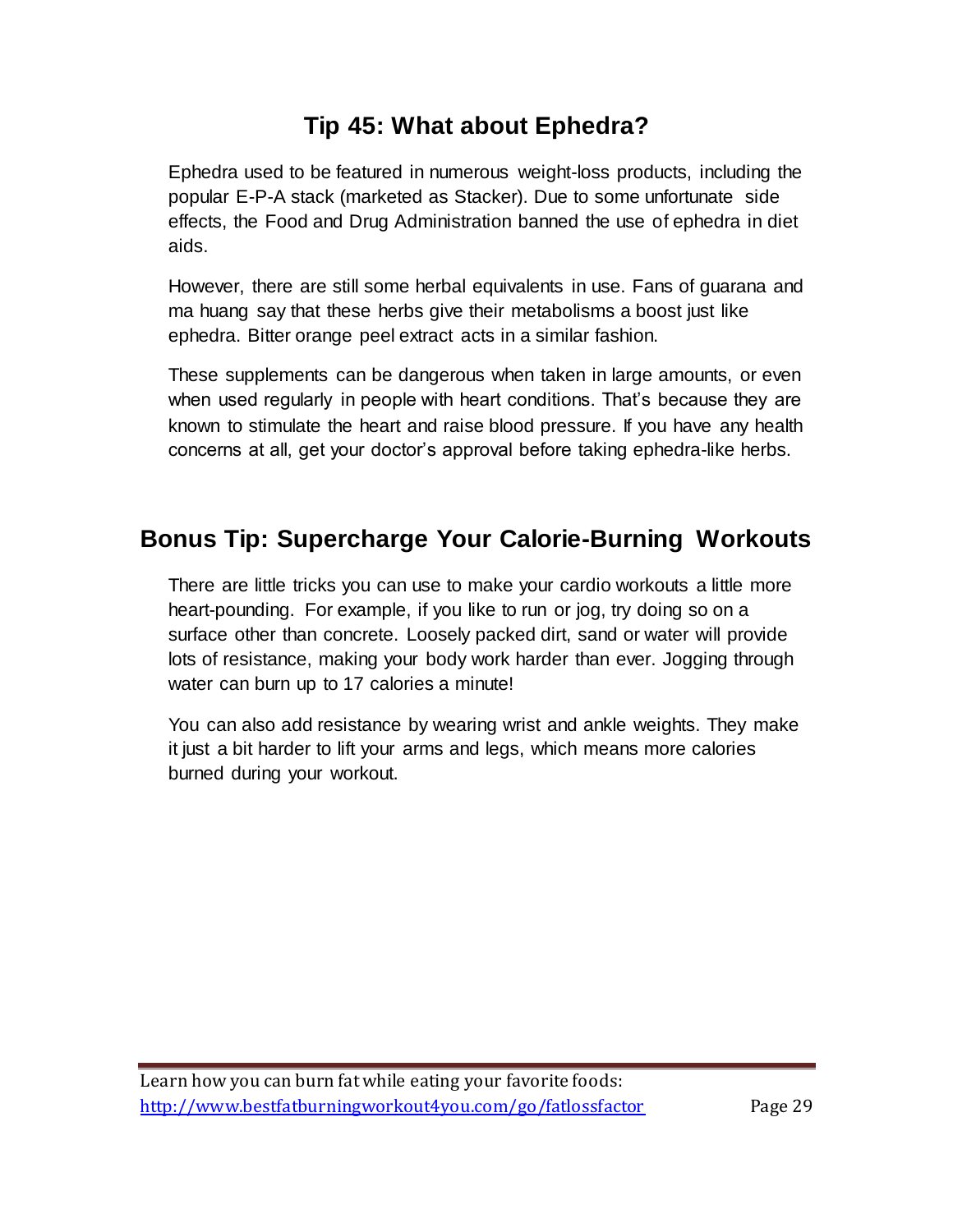#### **Calorie-Burning Recap**

<span id="page-29-0"></span>Let's review:

- Eat the right foods several times throughout the day.
- Use ginger and green tea to heat up your metabolism.
- Rev up your workouts with added resistance.
- Do something fun for your cardio exercise.
- Use heart-healthy fats in your meals.
- Don't cut out any food groups.
- Stay hydrated.
- Learn to stretch and relax.
- Get plenty of Vitamin C, B complex and calcium.
- Get adequate rest at night and between workouts.
- Know how many calories you need and how many you burn.
- Learn to work out around holidays, children and other distractions.
- Do the most effective exercises for your abs, arms and legs.
- If you're stuck at your desk, stretch and fidget to burn calories.
- Keep burning calories by exercising while you run errands.
- Nourish your muscles with lean protein.
- Take up gardening your lawn and your waistline will thank you!